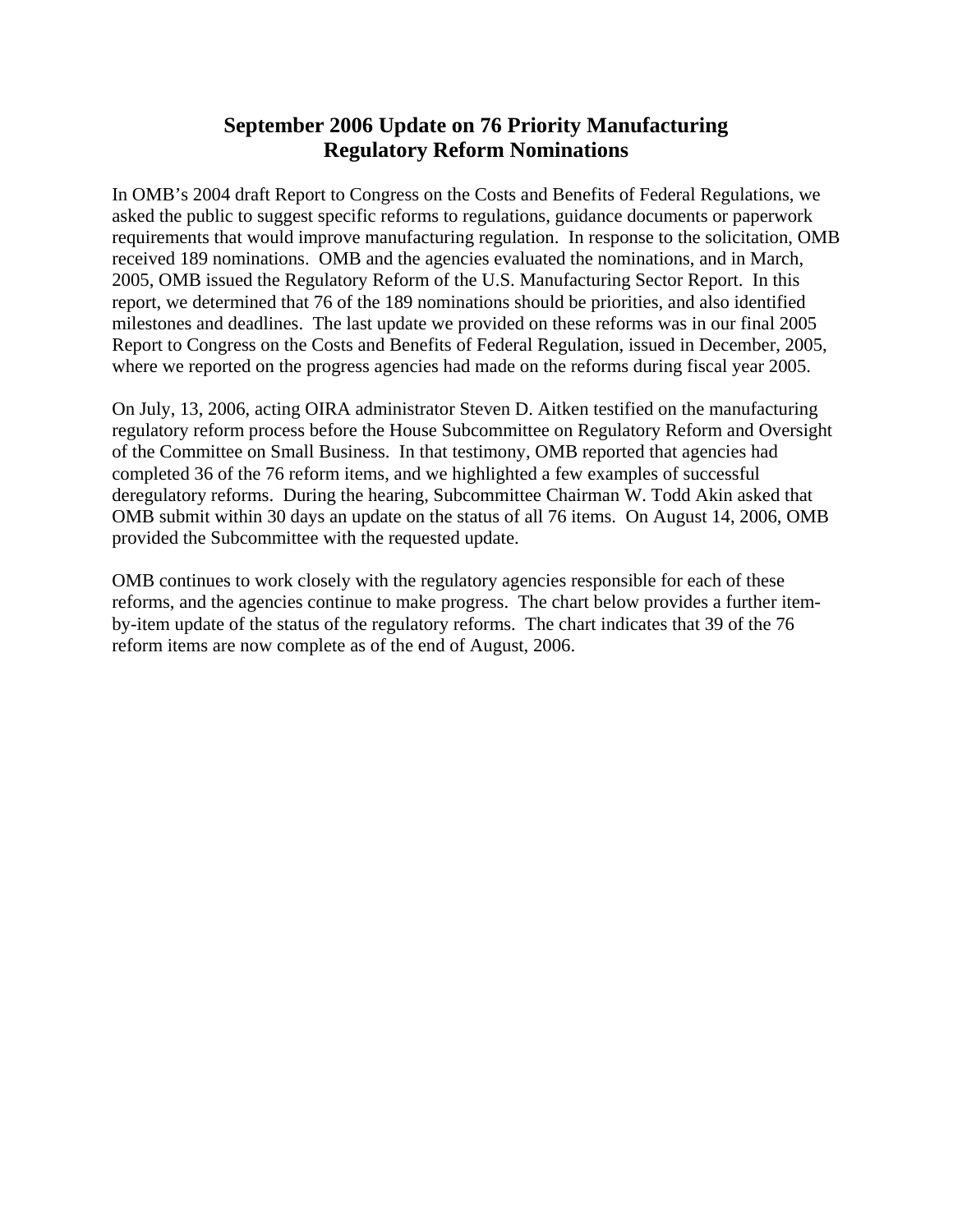|                |                                                                                          |                                                                                                                             |                              | <b>Promised</b>         |                 |                                                                                                                                                                                                                                                                                                                                                                                                                                                                                                                                                                                                                                                                                                                                                                                                     |
|----------------|------------------------------------------------------------------------------------------|-----------------------------------------------------------------------------------------------------------------------------|------------------------------|-------------------------|-----------------|-----------------------------------------------------------------------------------------------------------------------------------------------------------------------------------------------------------------------------------------------------------------------------------------------------------------------------------------------------------------------------------------------------------------------------------------------------------------------------------------------------------------------------------------------------------------------------------------------------------------------------------------------------------------------------------------------------------------------------------------------------------------------------------------------------|
| #              | <b>Reform Name</b>                                                                       | <b>Nominator</b>                                                                                                            | <b>Agency</b>                | <b>Action</b>           | Date            | <b>STATUS</b>                                                                                                                                                                                                                                                                                                                                                                                                                                                                                                                                                                                                                                                                                                                                                                                       |
| 4              | Coastal Zone<br>Management<br><b>Act Federal</b><br>Consistency<br>Regulations           | National<br>Association of<br><b>Manufacturers</b><br>(9)                                                                   | DOC<br><b>NOAA</b>           | <b>Final Rule</b>       | Anytime<br>2005 | Complete. Final rule published on January 5, 2006<br>(71 FR 787)                                                                                                                                                                                                                                                                                                                                                                                                                                                                                                                                                                                                                                                                                                                                    |
| 6              | North American<br><b>Free Trade</b><br>Agreement<br>(NAFTA)<br>Certificates of<br>Origin | Motor &<br>Equipment<br>Manufacturers<br>Association<br>(41);<br>Recreational<br>Vehicle<br>Industry<br>Association<br>(25) | DHS and<br>Treasury          | Report to<br><b>OMB</b> | $May-05$        | Complete. Report submitted to OMB in May 2005. The<br>reported summarized NAFTA activities and other electronic<br>facilitation of Certificates of Origin. The report also noted<br>that Rules of Origin are part of a trilateral agreement<br>between U.S., Canada, and Mexico & cannot be changed<br>unilaterally by the U.S. The USG has undertaken many<br>initiatives to simplify NAFTA requirements. The United<br>States Trade Representative (USTR) is leading an initiative<br>to further simplify NAFTA requirements under the Strategy<br>for Peace and Prosperity, a cooperative effort of the<br>Governments of the U.S., Canada, and Mexico.                                                                                                                                          |
| $\overline{7}$ | Maritime<br>Security                                                                     | American<br>Shipbuilding<br>Association<br>(44)                                                                             | <b>DHS</b><br>Coast<br>Guard | Report to<br><b>OMB</b> | $May-05$        | Complete. Report submitted to OMB in May, 2005. The<br>report noted that Department of Defense (DOD) security<br>plan requirements may not be sufficient for the purposes of<br>the Maritime Transportation Security Act (MTSA)<br>regulations for shipyards, because DOD plans generally do<br>not cover non-DOD work at a facility. The report also noted,<br>however, that the Coast Guard will consider waiving MTSA<br>requirements in cases where the DOD plan is found to be<br>equivalent to a plan required under MTSA. The Navy and<br>the Coast Guard will continue to work together to ensure<br>that effective security measures are in place for protecting<br>shipyards that do not impose unnecessary or duplicative<br>burdens on the affected Federal and private sector parties. |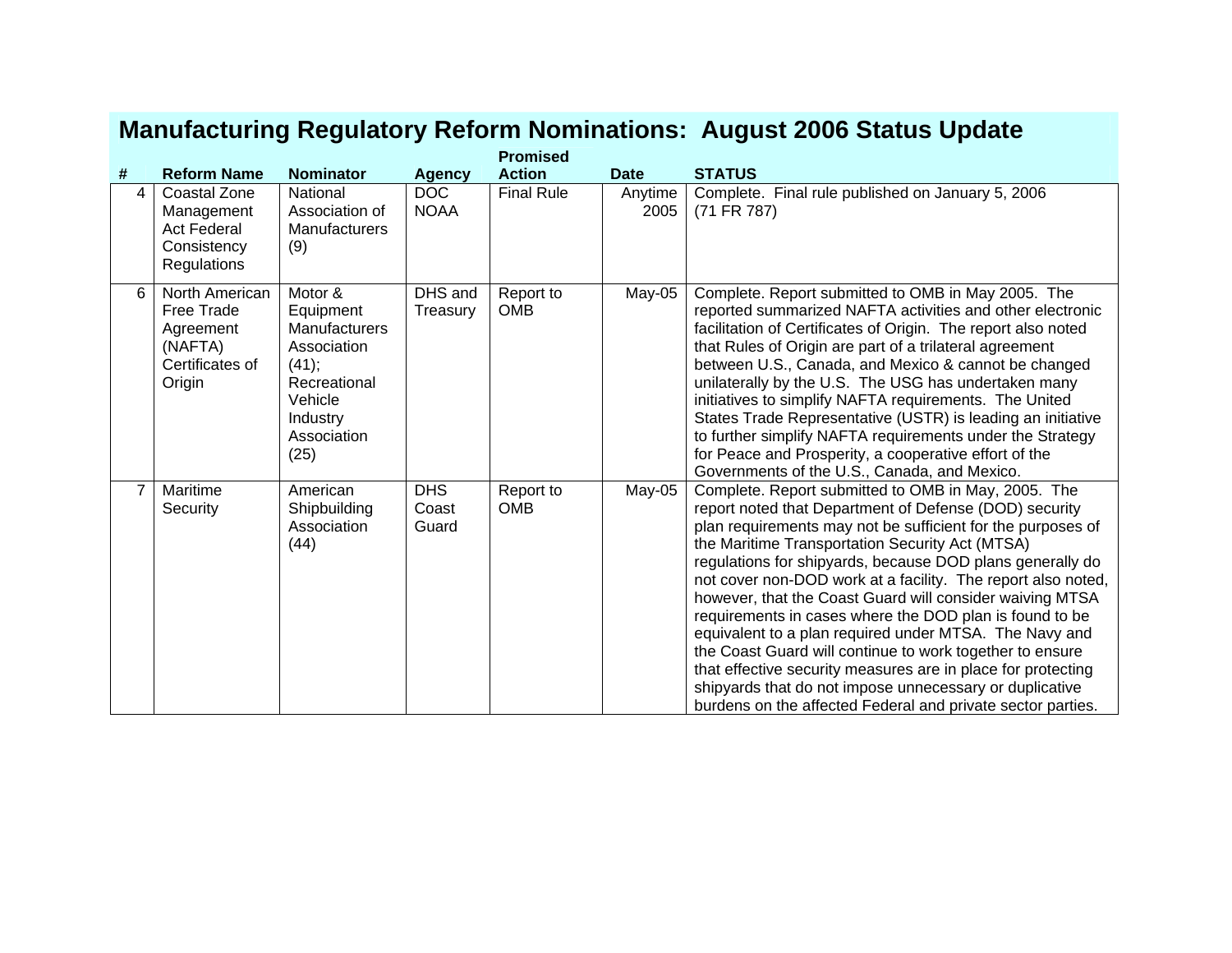|    |                                     |                                                                                                                                |                            | <b>Promised</b>   |             |                                                                         |
|----|-------------------------------------|--------------------------------------------------------------------------------------------------------------------------------|----------------------------|-------------------|-------------|-------------------------------------------------------------------------|
| #  | <b>Reform Name</b>                  | <b>Nominator</b>                                                                                                               | <b>Agency</b>              | <b>Action</b>     | <b>Date</b> | <b>STATUS</b>                                                           |
| 12 | Motor Vehicle<br><b>Brakes</b>      | National<br>Association of<br><b>Manufacturers</b><br>(9); National<br>Marine<br><b>Manufacturers</b><br>Association<br>(38)   | <b>DOT</b><br><b>FMCSA</b> | Proposed<br>Rule  | $Sep-05$    | Complete. Proposed rule published on October 7, 2005<br>(70 FR 58657)   |
| 12 | Motor Vehicle<br><b>Brakes</b>      | National<br>Association of<br><b>Manufacturers</b><br>(9); National<br>Marine<br><b>Manufacturers</b><br>Association<br>(38)   | <b>DOT</b><br><b>FMCSA</b> | <b>Final Rule</b> | Sep-06      | In progress                                                             |
| 14 | Hours of<br>Service                 | SBA Office of<br>Advocacy (39)                                                                                                 | <b>DOT</b><br><b>FMCSA</b> | <b>Final Rule</b> | Aug-05      | Complete: Final rule published on August 25, 2005<br>(70 FR 49977)      |
| 16 | Lighting &<br>Reflective<br>Devices | National<br>Association of<br><b>Manufacturers</b><br>(9); Motor &<br>Equipment<br><b>Manufacturers</b><br>Association<br>(41) | <b>DOT</b><br><b>NHTSA</b> | Proposed<br>Rule  | $Dec-05$    | Complete: Proposed rule published on December 30, 2005<br>(70 FR 77453) |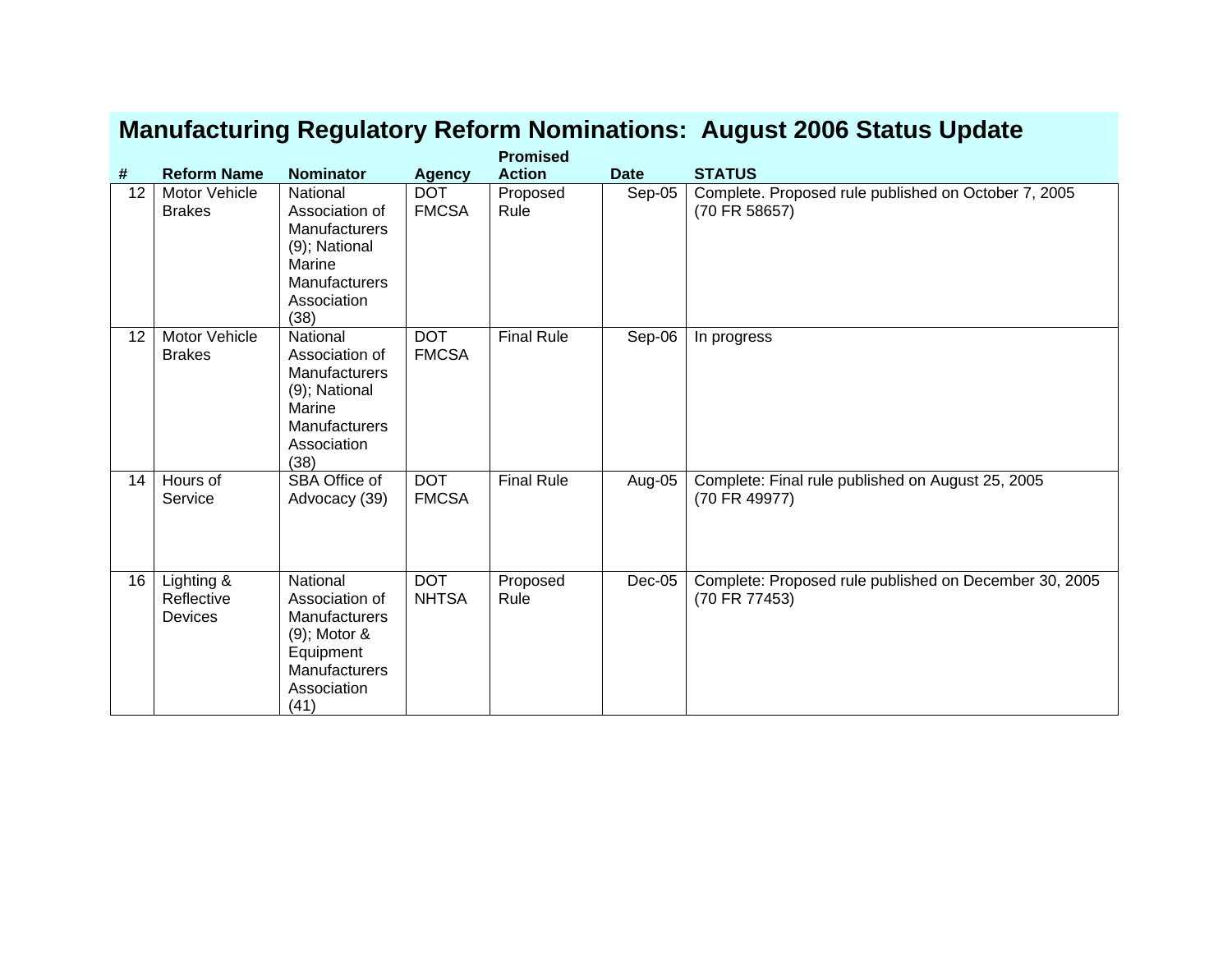|    | <b>Promised</b>                                                 |                                                                                                                                   |                            |                         |                 |                                                                                                                                                     |  |  |  |  |
|----|-----------------------------------------------------------------|-----------------------------------------------------------------------------------------------------------------------------------|----------------------------|-------------------------|-----------------|-----------------------------------------------------------------------------------------------------------------------------------------------------|--|--|--|--|
| #  | <b>Reform Name</b>                                              | <b>Nominator</b>                                                                                                                  | <b>Agency</b>              | <b>Action</b>           | <b>Date</b>     | <b>STATUS</b>                                                                                                                                       |  |  |  |  |
| 16 | Lighting &<br>Reflective<br>Devices                             | National<br>Association of<br><b>Manufacturers</b><br>$(9)$ ; Motor &<br>Equipment<br><b>Manufacturers</b><br>Association<br>(41) | <b>DOT</b><br><b>NHTSA</b> | <b>Final Rule</b>       | Oct-07          | In progress                                                                                                                                         |  |  |  |  |
| 18 | Occupant<br><b>Ejection Safety</b><br>Standard                  | <b>Public Citizen</b><br>(2)                                                                                                      | <b>DOT</b><br><b>NHTSA</b> | Proposed<br>Rule        | Dec-06          | Complete: Side impact proposal published on May 17, 2004<br>(69 FR 27989). Door retention proposal published on<br>December 15, 2004 (69 FR 75020)  |  |  |  |  |
| 18 | Occupant<br><b>Ejection Safety</b><br>Standard                  | Public Citizen<br>(2)                                                                                                             | <b>DOT</b><br><b>NHTSA</b> | <b>Final Rule</b>       | Anytime<br>2007 | In progress                                                                                                                                         |  |  |  |  |
| 22 | Vehicle<br>Compatibility<br>Standard                            | Public Citizen<br>(2)                                                                                                             | <b>DOT</b><br><b>NHTSA</b> | Report to<br><b>OMB</b> | <b>Jun-05</b>   | Complete: Report submitted to OMB in June 2005. The<br>report summarized current and projected future NHTSA<br>research into vehicle compatibility. |  |  |  |  |
| 26 | EEO-1                                                           | U.S. Chamber<br>of Commerce<br>(19)                                                                                               | EEOC                       | <b>Final Notice</b>     | <b>Jun-05</b>   | Complete: Final EEO-1 report posted on January 27, 2006,<br>and is available at http://www.eeoc.gov/eeo1/index.html.                                |  |  |  |  |
| 28 | Document AP-<br>42: "Coke<br>Production"<br>Emission<br>Factors | American Coke<br>and Coal<br>Chemicals<br>Institute (3)                                                                           | EPA                        | Model<br>software       | Jun-05          | Complete: Software modeled by September 30, 2005.                                                                                                   |  |  |  |  |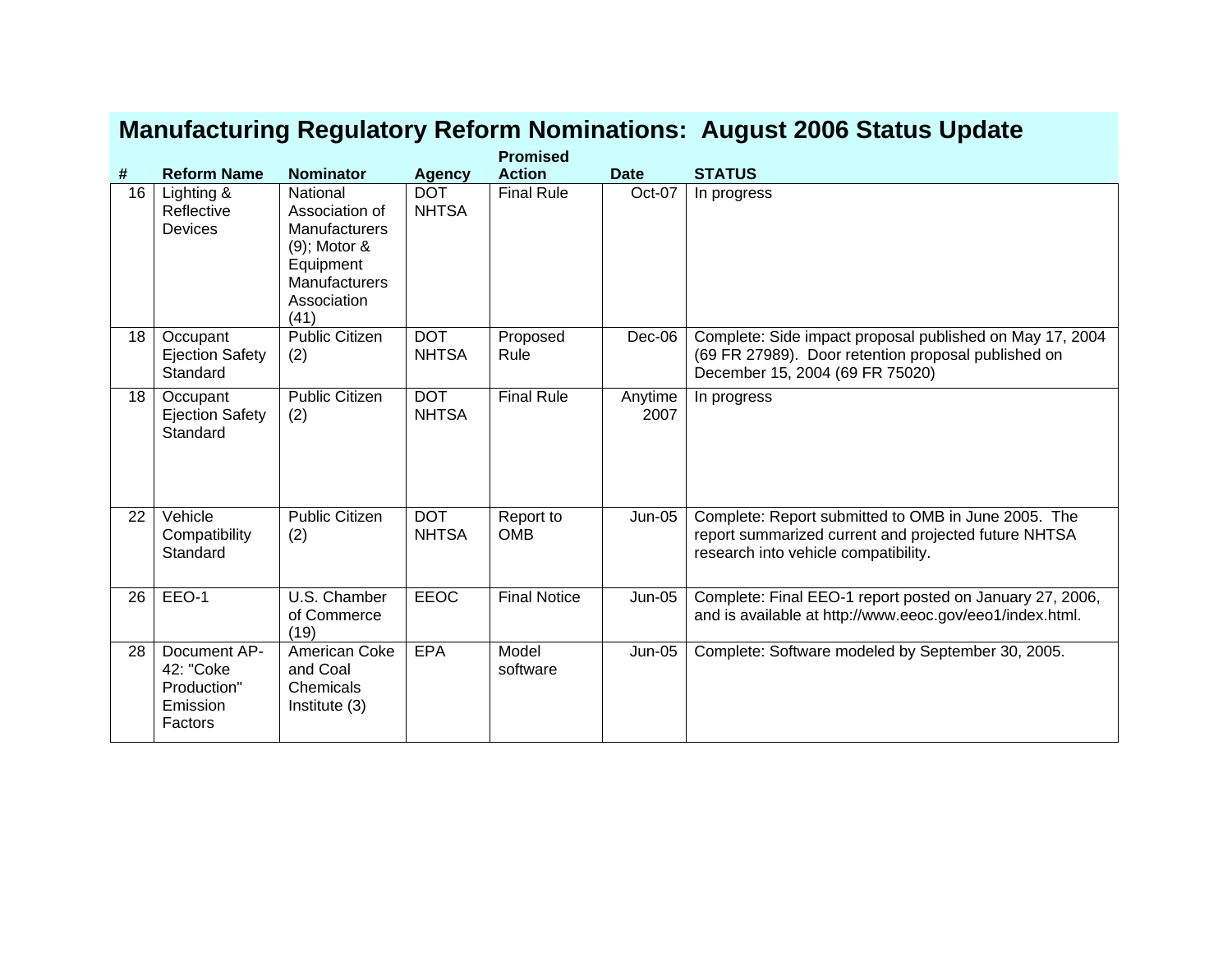|    |                                                                    |                                                                |               | <b>Promised</b>                            |               |                                                                                                                                                                                                                                                                                                                                                                    |
|----|--------------------------------------------------------------------|----------------------------------------------------------------|---------------|--------------------------------------------|---------------|--------------------------------------------------------------------------------------------------------------------------------------------------------------------------------------------------------------------------------------------------------------------------------------------------------------------------------------------------------------------|
| #  | <b>Reform Name</b>                                                 | <b>Nominator</b>                                               | <b>Agency</b> | <b>Action</b>                              | <b>Date</b>   | <b>STATUS</b>                                                                                                                                                                                                                                                                                                                                                      |
| 28 | Document AP-<br>42: "Coke<br>Production"<br>Emission<br>Factors    | American Coke<br>and Coal<br>Chemicals<br>Institute (3)        | <b>EPA</b>    | <b>Revise EF</b><br>development<br>process | Sep-05        | Complete: Emission factor development process revised by<br>September 30, 2005.                                                                                                                                                                                                                                                                                    |
| 28 | Document AP-<br>42: "Coke<br>Production"<br>Emission<br>Factors    | American Coke<br>and Coal<br>Chemicals<br>Institute (3)        | EPA           | Report on EF<br>uncertainty<br>assessment  | Sep-05        | Overdue. Report on emission factors uncertainty is<br>expected in early Fall 2006.                                                                                                                                                                                                                                                                                 |
| 30 | Document AP-<br>42: Science<br>and Site-<br>Specific<br>Conditions | National<br>Association of<br><b>Manufacturers</b><br>(9)      | <b>EPA</b>    | Model<br>software                          | <b>Jun-05</b> | Complete: Software modeled by September 30, 2005.                                                                                                                                                                                                                                                                                                                  |
| 30 | Document AP-<br>42: Science<br>and Site-<br>Specific<br>Conditions | National<br>Association of<br>Manufacturers<br>(9)             | <b>EPA</b>    | Revise EF<br>development<br>process        | Sep-05        | Complete: Emission factor development process revised by<br>September 30, 2005.                                                                                                                                                                                                                                                                                    |
| 30 | Document AP-<br>42: Science<br>and Site-<br>Specific<br>Conditions | National<br>Association of<br><b>Manufacturers</b><br>(9)      | <b>EPA</b>    | Report on EF<br>uncertainty<br>assessment  | Sep-05        | Overdue. Report on emission factors uncertainty is<br>expected in early Fall 2006.                                                                                                                                                                                                                                                                                 |
| 33 | Clean Up<br>Standards for<br><b>PCBs</b>                           | Motor and<br>Equipment<br>Manufacturers<br>Association<br>(41) | <b>EPA</b>    | Report to<br><b>OMB</b>                    | Sep-05        | Complete: EPA conducted an internal review in the first half<br>of 2005. Stakeholder consultations occurred in May and<br>June of 2005. EPA submitted a plan to OMB in September<br>2005 detailing the issue and outlining next steps. Currently<br>OMB and EPA are discussing the details of the plan and<br>information that has been submitted by stakeholders. |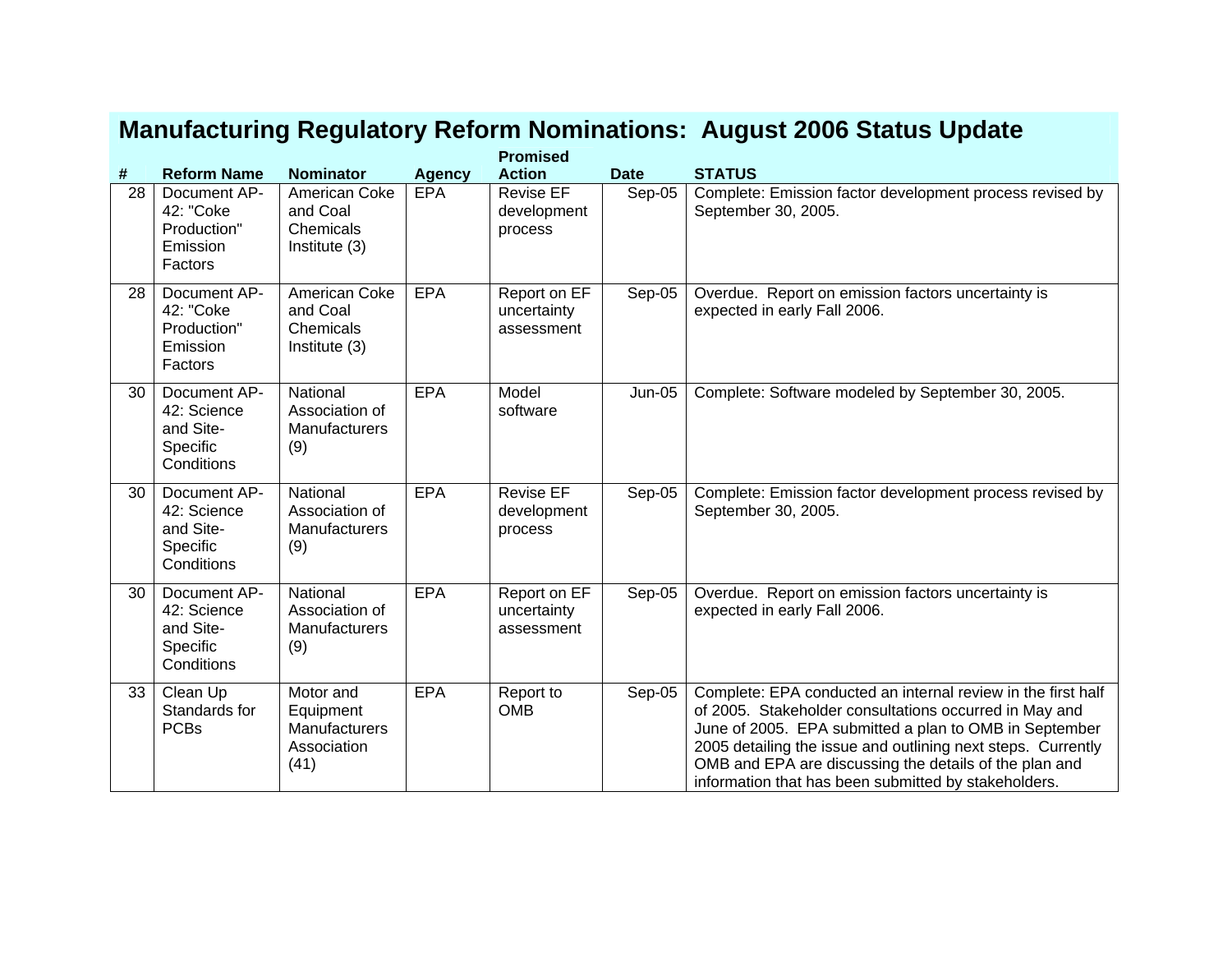|    |                                                                   |                                                           |               | <b>Promised</b>                                                                                                                                                       |                 |                                                                                                                                                                                                                                                                                                  |
|----|-------------------------------------------------------------------|-----------------------------------------------------------|---------------|-----------------------------------------------------------------------------------------------------------------------------------------------------------------------|-----------------|--------------------------------------------------------------------------------------------------------------------------------------------------------------------------------------------------------------------------------------------------------------------------------------------------|
| #  | <b>Reform Name</b>                                                | <b>Nominator</b>                                          | <b>Agency</b> | <b>Action</b>                                                                                                                                                         | <b>Date</b>     | <b>STATUS</b>                                                                                                                                                                                                                                                                                    |
| 34 | Common<br>Company<br>Identification<br>Number in EPA<br>Databases | Deere &<br>Company (1)                                    | <b>EPA</b>    | Ensure<br>Underground<br>Injections<br>and<br>Institutional<br>Controls<br>database<br>utilizes the<br>Facility<br>Registration<br>System<br>identification<br>number | Sep-05          | Complete: EPA completed study to ensure that the<br>Underground Injections and Institutional Controls database<br>utilizes the Facility Registration System identification<br>number by September, 2005.                                                                                         |
| 34 | Common<br>Company<br>Identification<br>Number in EPA<br>Databases | Deere &<br>Company (1)                                    | <b>EPA</b>    | Work with<br>remaining<br>States as the<br>States are<br>ready to<br>accept the<br>common<br>unique<br>identification<br>number                                       | Anytime<br>2006 | Complete: EPA is working with the States as they are ready<br>to accept the unique Facility Registration System<br>identification number. This is an ongoing project initiated in<br>December, 2005. EPA continues to work with states to<br>develop a common framework for information sharing. |
| 35 | <b>ECHO</b> Website                                               | American Iron<br>and Steel<br>Institute (34)              | <b>EPA</b>    | Improve text<br>explanations                                                                                                                                          | <b>Jun-05</b>   | Complete: EPA has improved the ECHO text explanations<br>in order to guard against misinterpretation. This task was<br>completed in June, 2005.                                                                                                                                                  |
| 36 | Electronic<br>Formats for<br><b>Agency Forms</b>                  | National<br>Association of<br><b>Manufacturers</b><br>(9) | <b>EPA</b>    | Identify what<br>existing<br>regulatory<br>form formats<br>are currently<br>available                                                                                 | <b>Jul-05</b>   | Complete: EPA has identified what existing regulatory form<br>formats are currently available in July, 2005.                                                                                                                                                                                     |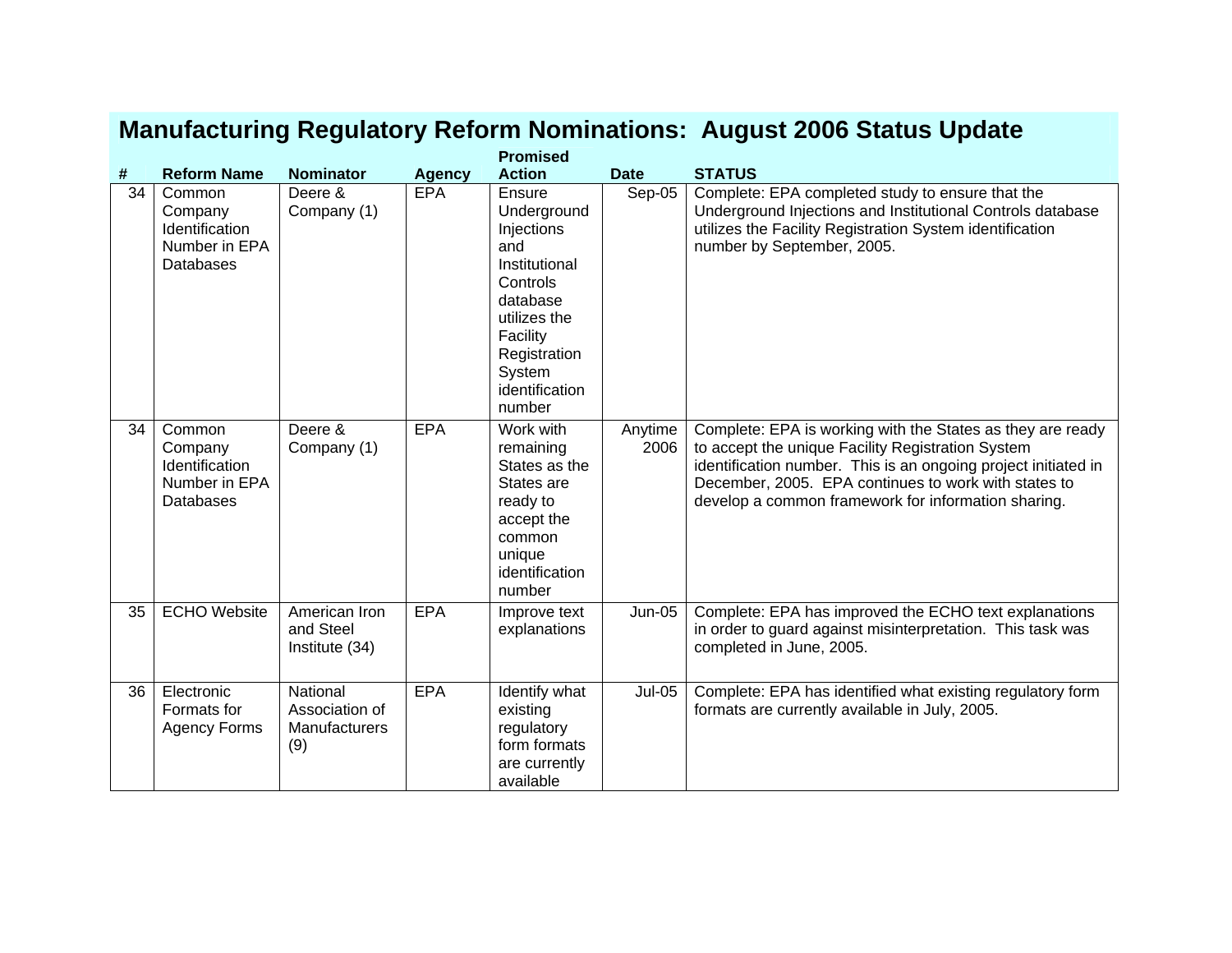|    |                                                  |                                                           |               | <b>Promised</b>                                                                                                        |             |                                                                                                                                                                                                                                                                                                                                                                                                                                                                                                                                                                                                                                                                                                                                                                                                                                                                                 |
|----|--------------------------------------------------|-----------------------------------------------------------|---------------|------------------------------------------------------------------------------------------------------------------------|-------------|---------------------------------------------------------------------------------------------------------------------------------------------------------------------------------------------------------------------------------------------------------------------------------------------------------------------------------------------------------------------------------------------------------------------------------------------------------------------------------------------------------------------------------------------------------------------------------------------------------------------------------------------------------------------------------------------------------------------------------------------------------------------------------------------------------------------------------------------------------------------------------|
| #  | <b>Reform Name</b>                               | <b>Nominator</b>                                          | <b>Agency</b> | <b>Action</b>                                                                                                          | <b>Date</b> | <b>STATUS</b>                                                                                                                                                                                                                                                                                                                                                                                                                                                                                                                                                                                                                                                                                                                                                                                                                                                                   |
| 36 | Electronic<br>Formats for<br><b>Agency Forms</b> | National<br>Association of<br>Manufacturers<br>(9)        | <b>EPA</b>    | Determine if<br>it is<br>reasonable to<br>assume most<br>regulated<br>entities have<br>access to<br>needed<br>software | Oct-05      | Complete: see final entry for #36 below                                                                                                                                                                                                                                                                                                                                                                                                                                                                                                                                                                                                                                                                                                                                                                                                                                         |
| 36 | Electronic<br>Formats for<br><b>Agency Forms</b> | National<br>Association of<br><b>Manufacturers</b><br>(9) | <b>EPA</b>    | Determine<br>value and<br>cost of<br>offering form<br>in additional<br>format                                          | $Dec-05$    | Complete: see final entry for #36 below                                                                                                                                                                                                                                                                                                                                                                                                                                                                                                                                                                                                                                                                                                                                                                                                                                         |
| 36 | Electronic<br>Formats for<br><b>Agency Forms</b> | National<br>Association of<br><b>Manufacturers</b><br>(9) | <b>EPA</b>    | For those<br>forms where<br>conversion to<br>other formats<br>is warranted,<br>make form<br>available in<br>new format | Feb-06      | Complete: EPA determined that the best solution for a<br>common format is to make public use forms available in<br>Portable Document Format (PDF), which is non-proprietary<br>and widely-used. Of the 197 forms EPA determined were<br>being used to collect information from the public, 96% are<br>currently being made available to the public in PDF. EPA<br>determined that it was not necessary to offer the remaining<br>forms in electronic format, because hardcopy is the more<br>appropriate means for these collections. These forms<br>include such things as forms that are mailed to EPA along<br>with physical samples, and forms used by Agency<br>interviewers. EPA continues to work with states and other<br>stakeholders to ease the burden of electronic reporting<br>through initiatives such as EPA's central data exchange and<br>SBA's e-government. |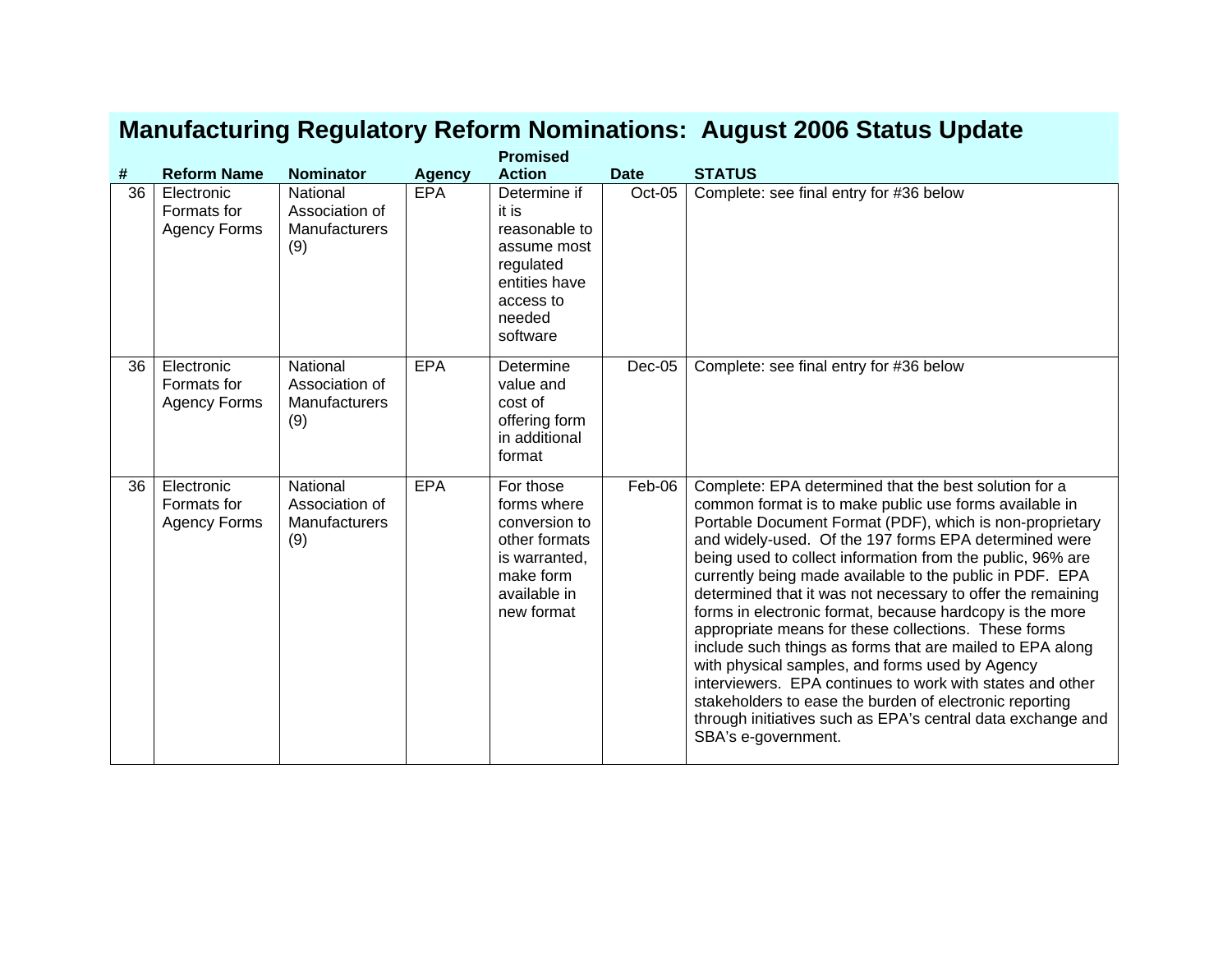|    |                                                                                  |                                                                                                  |               | <b>Promised</b>                                      |             |                                                                                                                                |
|----|----------------------------------------------------------------------------------|--------------------------------------------------------------------------------------------------|---------------|------------------------------------------------------|-------------|--------------------------------------------------------------------------------------------------------------------------------|
| #  | <b>Reform Name</b>                                                               | <b>Nominator</b>                                                                                 | <b>Agency</b> | <b>Action</b>                                        | <b>Date</b> | <b>STATUS</b>                                                                                                                  |
| 38 | Expand the<br>Comparable<br><b>Fuels Exclusion</b><br>(CFE) under<br><b>RCRA</b> | National<br>Association of<br><b>Manufacturers</b><br>(9); American<br>Chemistry<br>Council (31) | <b>EPA</b>    | Discuss and<br>Receive input<br>from<br>stakeholders | Jan-06      | Complete: EPA discussed and received input on this<br>nomination from stakeholders in December, 2005.                          |
| 38 | Expand the<br>Comparable<br><b>Fuels Exclusion</b><br>(CFE) under<br><b>RCRA</b> | National<br>Association of<br><b>Manufacturers</b><br>(9); American<br>Chemistry<br>Council (31) | <b>EPA</b>    | Proposed<br>Rule                                     | Sep-06      | In progress                                                                                                                    |
| 38 | Expand the<br>Comparable<br><b>Fuels Exclusion</b><br>(CFE) under<br><b>RCRA</b> | National<br>Association of<br><b>Manufacturers</b><br>(9); American<br>Chemistry<br>Council (31) | <b>EPA</b>    | <b>Final Rule</b>                                    | Nov-07      | Awaiting issuance of proposed rule.                                                                                            |
| 39 | Export<br><b>Notification</b><br><b>Requirements</b>                             | National<br>Association of<br><b>Manufacturers</b><br>(9); American<br>Chemistry<br>Council (31) | <b>EPA</b>    | Proposed<br>Rule                                     | Jan-06      | Complete: Proposed rule published on February 9, 2006<br>(71 FR 6733) EPA expects to issue a final rule by the end<br>of 2006. |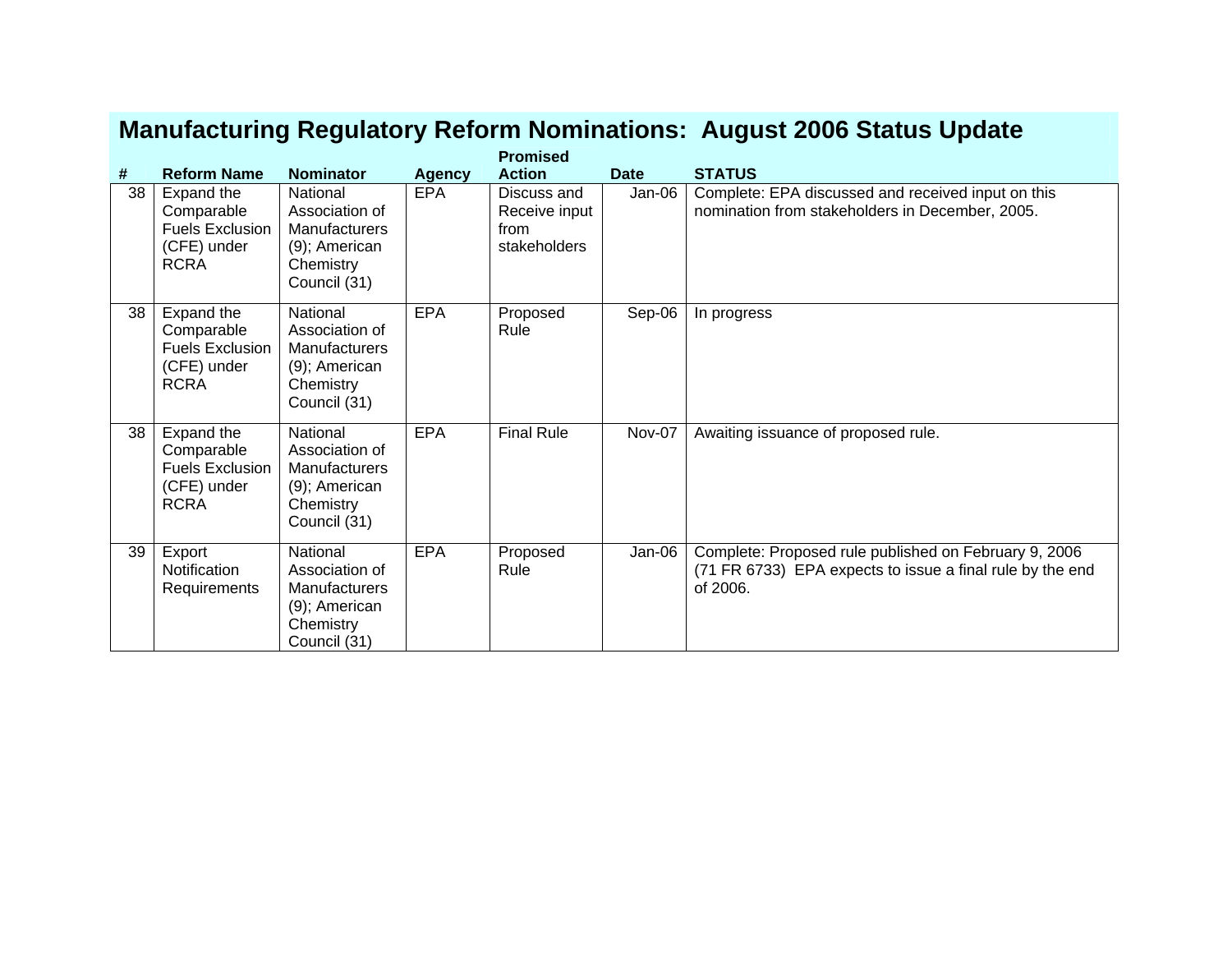|      |                    |                   |               | <b>Promised</b> |             |               |
|------|--------------------|-------------------|---------------|-----------------|-------------|---------------|
| $\#$ | <b>Reform Name</b> | <b>Nominator</b>  | <b>Agency</b> | <b>Action</b>   | <b>Date</b> | <b>STATUS</b> |
| 42   | Hazardous          | National          | <b>EPA</b>    | Final Rule or   | $Nov-06$    | In progress   |
|      | <b>Waste Rules</b> | Association of    |               | Re-proposal     |             |               |
|      | Should Be          | Manufacturers     |               | (which would    |             |               |
|      | Amended to         | (9); American     |               | be due in       |             |               |
|      | Encourage          | Petroleum         |               | Winter of       |             |               |
|      | Recycling          | Institute (12);   |               | 2008)           |             |               |
|      | (Definition of     | Synthetic         |               |                 |             |               |
|      | Solid Waste)       | Organic           |               |                 |             |               |
|      |                    | Chemical          |               |                 |             |               |
|      |                    | Manufacturers     |               |                 |             |               |
|      |                    | Association       |               |                 |             |               |
|      |                    | (17); National    |               |                 |             |               |
|      |                    | Paint and         |               |                 |             |               |
|      |                    | Coatings          |               |                 |             |               |
|      |                    | Association       |               |                 |             |               |
|      |                    | $(18)$ ; U.S.     |               |                 |             |               |
|      |                    | Chamber of        |               |                 |             |               |
|      |                    | Commerce          |               |                 |             |               |
|      |                    | (19); Alliance of |               |                 |             |               |
|      |                    | Automobile        |               |                 |             |               |
|      |                    | Manufacturers     |               |                 |             |               |
|      |                    | (23); Specialty   |               |                 |             |               |
|      |                    | Graphic           |               |                 |             |               |
|      |                    | Imaging           |               |                 |             |               |
|      |                    | Association       |               |                 |             |               |
|      |                    | (27); American    |               |                 |             |               |
|      |                    | Chemistry         |               |                 |             |               |
|      |                    | Council (31);     |               |                 |             |               |
|      |                    | IPC - The         |               |                 |             |               |
|      |                    | Association       |               |                 |             |               |
|      |                    | Connecting        |               |                 |             |               |
|      |                    | Electronics       |               |                 |             |               |
|      |                    | Industries (32);  |               |                 |             |               |
|      |                    | SBA Office of     |               |                 |             |               |
|      |                    | Advocacy (39)     |               |                 |             |               |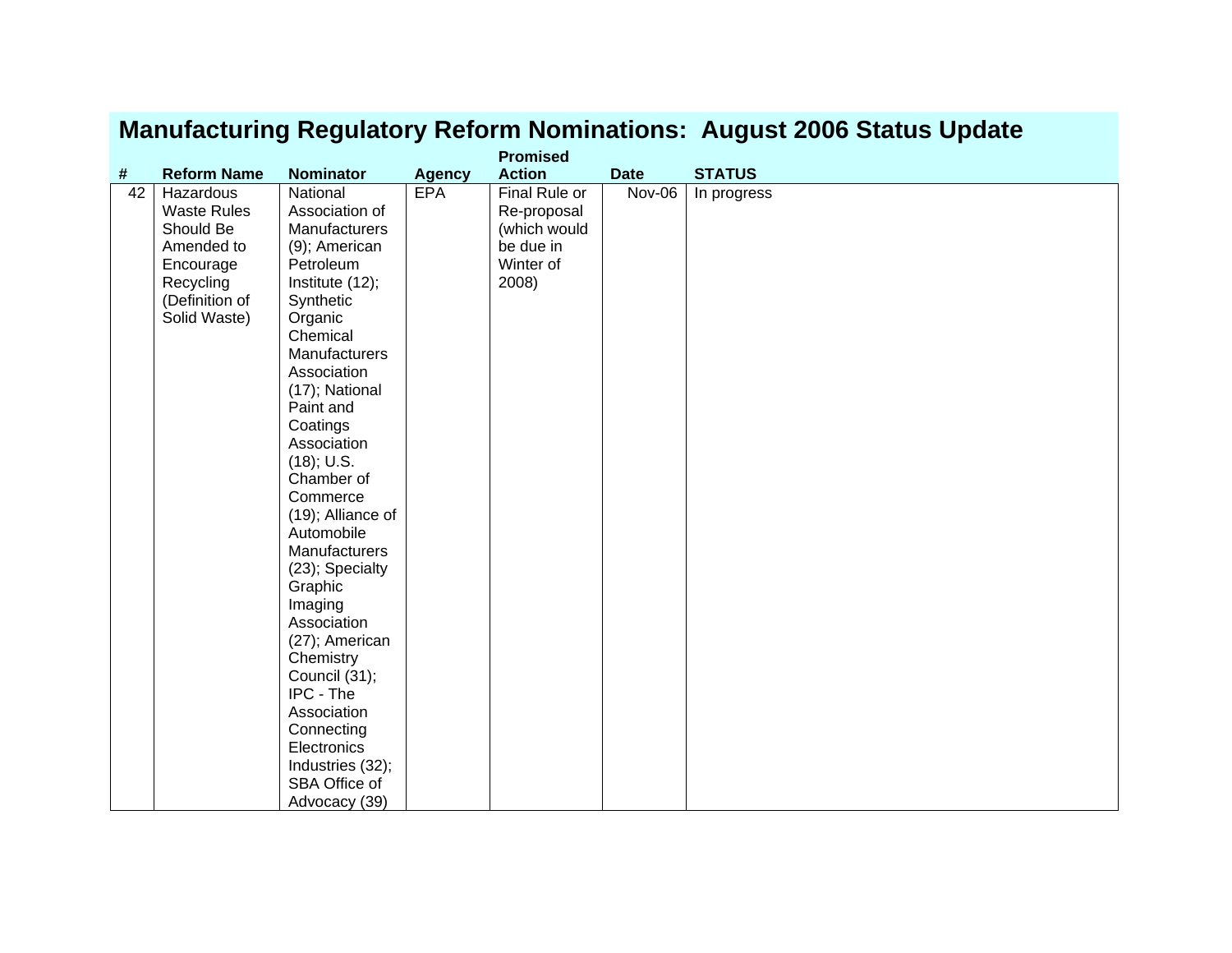|    |                                                                                                   |                                                                                                                                                                                                                                                                                                                                                                                                                    |               | <b>Promised</b>                                                                                              |                       |                                                                                                                                                                             |
|----|---------------------------------------------------------------------------------------------------|--------------------------------------------------------------------------------------------------------------------------------------------------------------------------------------------------------------------------------------------------------------------------------------------------------------------------------------------------------------------------------------------------------------------|---------------|--------------------------------------------------------------------------------------------------------------|-----------------------|-----------------------------------------------------------------------------------------------------------------------------------------------------------------------------|
| #  | <b>Reform Name</b>                                                                                | <b>Nominator</b>                                                                                                                                                                                                                                                                                                                                                                                                   | <b>Agency</b> | <b>Action</b>                                                                                                | <b>Date</b>           | <b>STATUS</b>                                                                                                                                                               |
| 43 | <b>Lead Reporting</b><br><b>Burdens Under</b><br>the Toxic<br>Release<br>Inventory                | National<br>Federal of<br>Independent<br>Business (8);<br>National<br>Association of<br>Manufacturers<br>(9); Synthetic<br>Organic<br>Chemical<br>Manufacturers<br>Association<br>(17); National<br>Paint and<br>Coatings<br>Association<br>(18); The Policy<br>Group (28);<br>IPC - The<br>Association<br>Connecting<br>Electronics<br>Industries (32);<br>The Copper<br>and Brass<br>Fabricators<br>Council (45) | <b>EPA</b>    | Report to<br>OMB on the<br>status of<br>applying the<br>metals<br>framework to<br>lead and lead<br>compounds | Sep-05                | Overdue. In progress: EPA is reviewing the Framework<br>documents in accordance with the recommendations made<br>by the SAB and will provide a report to OMB by April 2007. |
| 44 | Maximum<br>Achievable<br>Control<br>Technology<br>(MACT)<br>standard for<br>Chromium<br>Emissions | The Policy<br>Group (28)                                                                                                                                                                                                                                                                                                                                                                                           | <b>EPA</b>    | <b>Final Rule</b>                                                                                            | <b>No</b><br>Deadline | Complete: Final rule published on July 19, 2004<br>(69 FR 42885)                                                                                                            |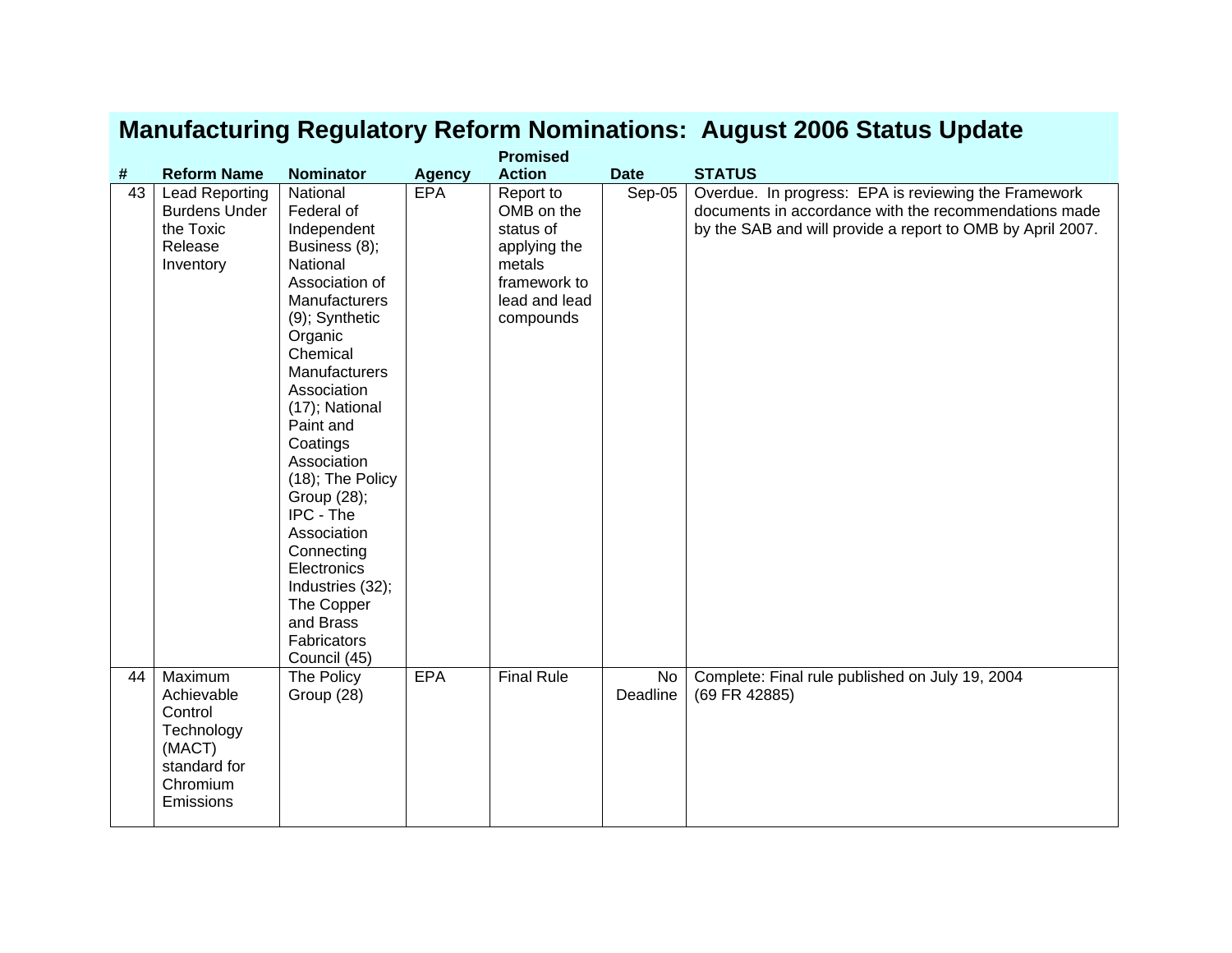|    | <b>Promised</b>                                                                                       |                                                                                                                                       |               |                                                        |               |                                                                                                                                                                                                                                                                                                                                                                    |  |  |  |  |
|----|-------------------------------------------------------------------------------------------------------|---------------------------------------------------------------------------------------------------------------------------------------|---------------|--------------------------------------------------------|---------------|--------------------------------------------------------------------------------------------------------------------------------------------------------------------------------------------------------------------------------------------------------------------------------------------------------------------------------------------------------------------|--|--|--|--|
| #  | <b>Reform Name</b>                                                                                    | <b>Nominator</b>                                                                                                                      | <b>Agency</b> | <b>Action</b>                                          | <b>Date</b>   | <b>STATUS</b>                                                                                                                                                                                                                                                                                                                                                      |  |  |  |  |
| 45 | <b>PCB</b><br>Remediation<br>Wastes                                                                   | <b>Utility Solid</b><br>Waste<br><b>Activities Group</b><br>(7)                                                                       | <b>EPA</b>    | Internal<br>Review and<br>Stakeholder<br>Consultations | May-05        | Complete: EPA conducted an internal review in the first half<br>of 2005. Stakeholder consultations occurred in May and<br>June of 2005. EPA submitted a plan to OMB in September<br>2005 detailing the issue and outlining next steps. Currently<br>OMB and EPA are discussing the details of the plan and<br>information that has been submitted by stakeholders. |  |  |  |  |
| 45 | <b>PCB</b><br>Remediation<br>Wastes                                                                   | <b>Utility Solid</b><br>Waste<br><b>Activities Group</b><br>(7)                                                                       | <b>EPA</b>    | Report to<br><b>OMB</b>                                | Sep-05        | Complete: Report submitted to OMB in September 2005.                                                                                                                                                                                                                                                                                                               |  |  |  |  |
| 46 | Permit Use of<br><b>New</b><br>Technology to<br><b>Monitor Leaks</b><br>of Volatile Air<br>Pollutants | National<br>Association of<br><b>Manufacturers</b><br>$(9)$ ; U.S.<br>Chamber of<br>Commerce (19)                                     | <b>EPA</b>    | Proposed<br>Rule or<br>Guidance                        | Mar-06        | Complete: Proposed rule published on April 6, 2006<br>(71 FR 17401)                                                                                                                                                                                                                                                                                                |  |  |  |  |
| 46 | Permit Use of<br><b>New</b><br>Technology to<br><b>Monitor Leaks</b><br>of Volatile Air<br>Pollutants | National<br>Association of<br><b>Manufacturers</b><br>$(9)$ ; U.S.<br>Chamber of<br>Commerce (19)                                     | EPA           | Final Rule or<br>Guidance                              | Mar-07        | In progress: Final rule is expected to be complete in Spring<br>2007                                                                                                                                                                                                                                                                                               |  |  |  |  |
| 47 | Pretreatment<br>Streamlining<br>Rule                                                                  | The Policy<br>Group (28);<br>SBA Office of<br>Advocacy (39);<br>Motor and<br>Equipment<br><b>Manufacturers</b><br>Association<br>(41) | <b>EPA</b>    | <b>Final Rule</b>                                      | <b>Jun-05</b> | Complete: Final rule published on October 14, 2005<br>(70 FR 60133)                                                                                                                                                                                                                                                                                                |  |  |  |  |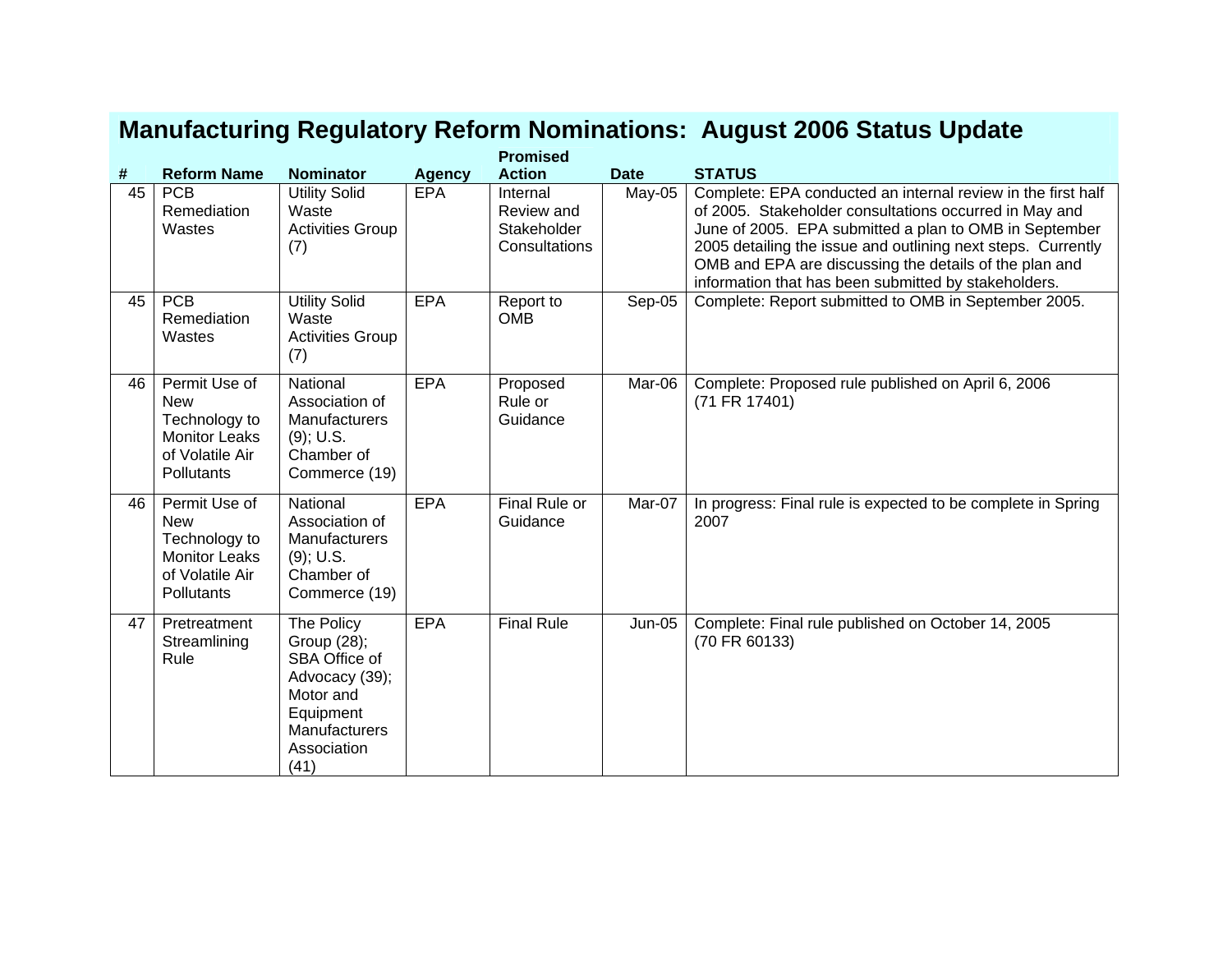|    | <b>Promised</b>                                                                                                       |                                                                                                                                          |               |                        |               |                                                                                                                                                                                                                                                                                                               |  |  |  |  |
|----|-----------------------------------------------------------------------------------------------------------------------|------------------------------------------------------------------------------------------------------------------------------------------|---------------|------------------------|---------------|---------------------------------------------------------------------------------------------------------------------------------------------------------------------------------------------------------------------------------------------------------------------------------------------------------------|--|--|--|--|
| #  | <b>Reform Name</b>                                                                                                    | <b>Nominator</b>                                                                                                                         | <b>Agency</b> | <b>Action</b>          | <b>Date</b>   | <b>STATUS</b>                                                                                                                                                                                                                                                                                                 |  |  |  |  |
| 48 | Provide More<br>Flexibility in the<br>Management of<br>Wastewater<br>Treatment<br>Sludge to<br>Encourage<br>Recycling | The Policy<br>Group (28);<br>IPC - The<br>Association<br>Connecting<br>Electronics<br>Industries (32);<br>SBA Office of<br>Advocacy (39) | <b>EPA</b>    | Proposed<br>Rule       | Dec-05        | Overdue. In progress.                                                                                                                                                                                                                                                                                         |  |  |  |  |
| 48 | Provide More<br>Flexibility in the<br>Management of<br>Wastewater<br>Treatment<br>Sludge to<br>Encourage<br>Recycling | The Policy<br>Group (28);<br>IPC - The<br>Association<br>Connecting<br>Electronics<br>Industries (32);<br>SBA Office of<br>Advocacy (39) | EPA           | <b>Final Rule</b>      | <b>Jun-06</b> | Overdue. In progress.                                                                                                                                                                                                                                                                                         |  |  |  |  |
| 51 | Remove<br>Regulatory<br>Disincentive to<br>Recycle Spent<br>Hydrotreating<br>and<br>Hydrorefining<br>Catalysts        | American<br>Petroleum<br>Institute (12)                                                                                                  | <b>EPA</b>    | Respond to<br>Petition | $Dec-05$      | Complete: EPA concluded that there is sufficient data to<br>support a rulemaking that addresses the issues raised by<br>the petitioner (a catalyst recycler) and the commenter. EPA<br>is proceeding with developing this rulemaking, but has not<br>yet set estimated dates for the proposed and final rule. |  |  |  |  |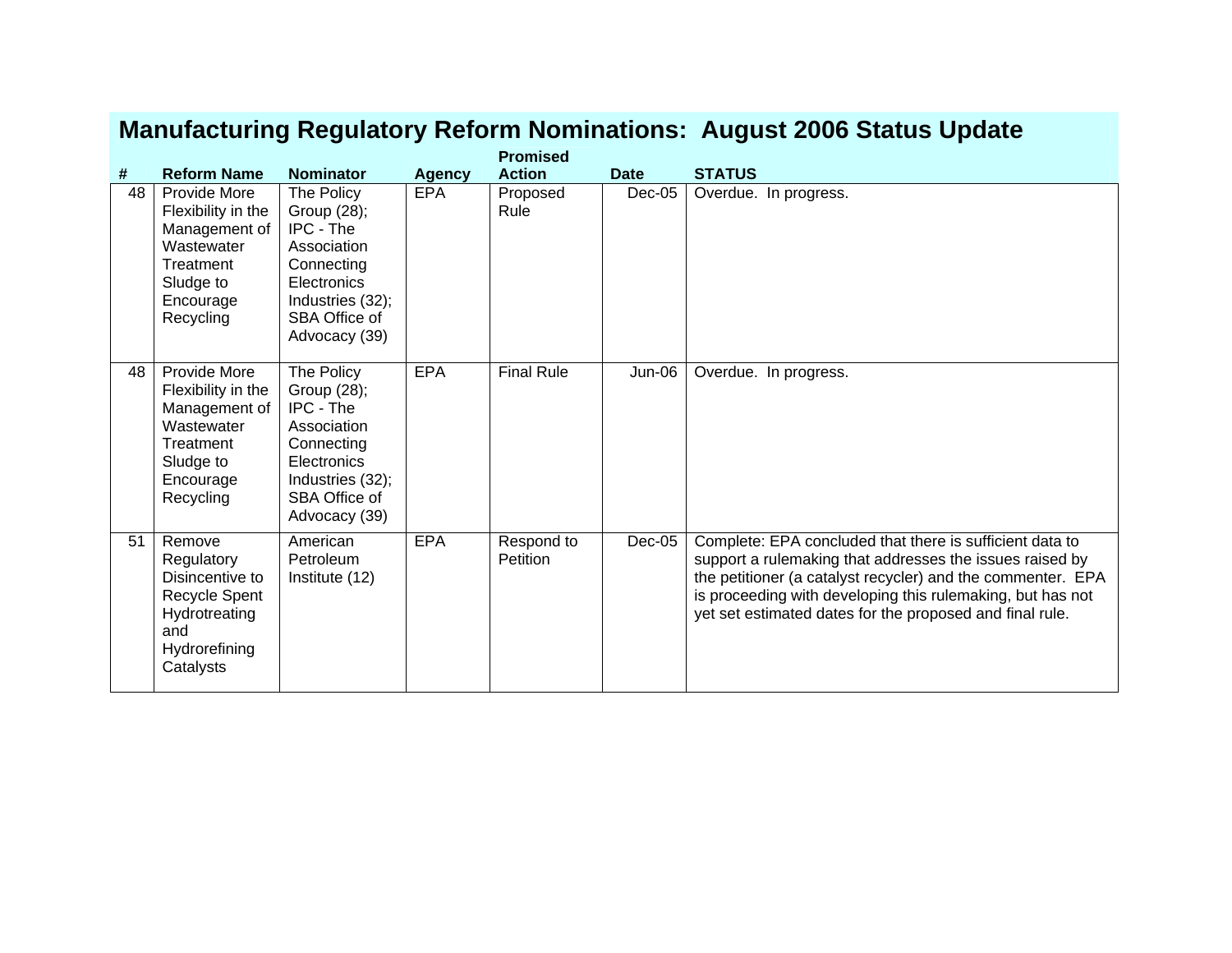|    |                                                                                  |                                                                                                                                                                                                                                                                                                                                                    |               | <b>Promised</b>                              |             |                                                                       |
|----|----------------------------------------------------------------------------------|----------------------------------------------------------------------------------------------------------------------------------------------------------------------------------------------------------------------------------------------------------------------------------------------------------------------------------------------------|---------------|----------------------------------------------|-------------|-----------------------------------------------------------------------|
| #  | <b>Reform Name</b>                                                               | <b>Nominator</b>                                                                                                                                                                                                                                                                                                                                   | <b>Agency</b> | <b>Action</b>                                | <b>Date</b> | <b>STATUS</b>                                                         |
| 52 | Reporting and<br>Paperwork<br>Burden in the<br><b>Toxic Release</b><br>Inventory | Deere &<br>Company (1);<br>National<br>Association of<br>Manufacturers<br>(9); American<br>Petroleum<br>Institute (12);<br><b>National Small</b><br><b>Business</b><br>Association<br>(24); Specialty<br>Graphic<br>Imaging<br>Association<br>(27); Society of<br>Glass and<br>Ceramic<br>Decorators<br>$(33)$ ; SBA<br>Office of<br>Advocacy (39) | <b>EPA</b>    | <b>Final Rule</b><br>(forms<br>modification) | $Jun-05$    | Complete: Final Rule published on July 12, 2005<br>(70 FR 39931)      |
| 52 | Reporting and<br>Paperwork<br>Burden in the<br><b>Toxic Release</b><br>Inventory | See above                                                                                                                                                                                                                                                                                                                                          | <b>EPA</b>    | Proposed<br>Rule (burden<br>reduction)       | Aug-05      | Complete: Proposed rule published on October 4, 2005<br>(70 FR 57822) |
| 52 | Reporting and<br>Paperwork<br>Burden in the<br><b>Toxic Release</b><br>Inventory | See above                                                                                                                                                                                                                                                                                                                                          | <b>EPA</b>    | <b>Final Rule</b><br>(burden<br>reduction)   | Dec-06      | In progress                                                           |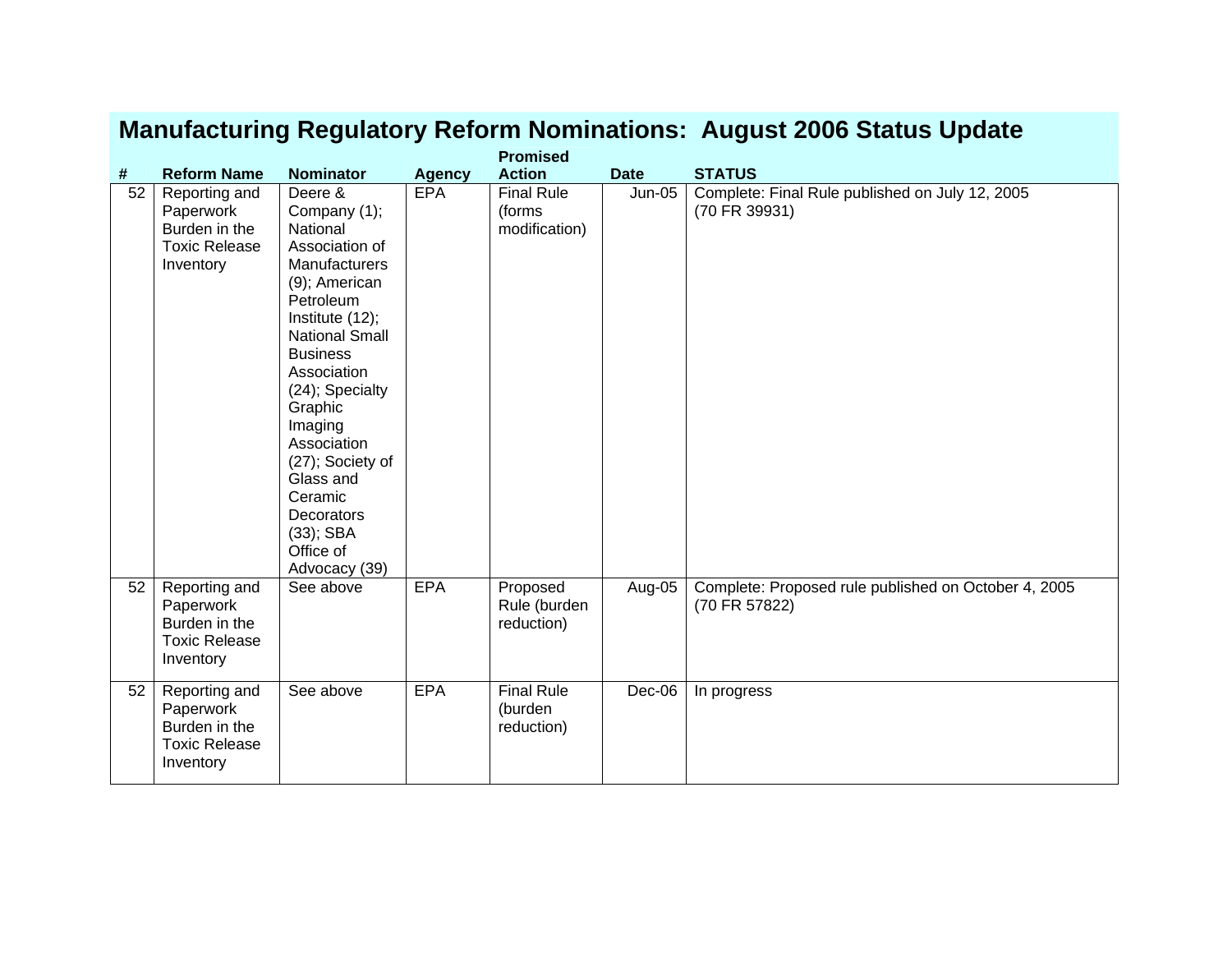|       |                         |                         |               | <b>Promised</b> |               |                                                        |
|-------|-------------------------|-------------------------|---------------|-----------------|---------------|--------------------------------------------------------|
| #     | <b>Reform Name</b>      | <b>Nominator</b>        | <b>Agency</b> | <b>Action</b>   | <b>Date</b>   | <b>STATUS</b>                                          |
| $54-$ | <b>Spill Prevention</b> | <b>Utility Solid</b>    | <b>EPA</b>    | Guidance to     | <b>Jul-05</b> | Complete: Guidance document released in October, 2005. |
| 58    | Control and             | Waste                   |               | Inspectors      |               | The guidance is available at                           |
|       | Counter-                | <b>Activities Group</b> |               |                 |               | http://www.epa.gov/oilspill/guidance.htm               |
|       | measures                | (7); National           |               |                 |               |                                                        |
|       | (SPCC) Rule             | Association of          |               |                 |               |                                                        |
|       |                         | Manufacturers           |               |                 |               |                                                        |
|       |                         | (9); Synthetic          |               |                 |               |                                                        |
|       |                         | Organic                 |               |                 |               |                                                        |
|       |                         | Chemicals               |               |                 |               |                                                        |
|       |                         | Manufacturing           |               |                 |               |                                                        |
|       |                         | Association             |               |                 |               |                                                        |
|       |                         | (17); National          |               |                 |               |                                                        |
|       |                         | Paint and               |               |                 |               |                                                        |
|       |                         | Coatings                |               |                 |               |                                                        |
|       |                         | Association             |               |                 |               |                                                        |
|       |                         | $(18)$ ; General        |               |                 |               |                                                        |
|       |                         | Electronic              |               |                 |               |                                                        |
|       |                         | Company (26);           |               |                 |               |                                                        |
|       |                         | American                |               |                 |               |                                                        |
|       |                         | Furniture               |               |                 |               |                                                        |
|       |                         | Manufacturers           |               |                 |               |                                                        |
|       |                         | Association             |               |                 |               |                                                        |
|       |                         | (35); SBA               |               |                 |               |                                                        |
|       |                         | Office of               |               |                 |               |                                                        |
|       |                         | Advocacy (39);          |               |                 |               |                                                        |
|       |                         | American                |               |                 |               |                                                        |
|       |                         | <b>Public Power</b>     |               |                 |               |                                                        |
|       |                         | Association             |               |                 |               |                                                        |
|       |                         | $(42)$ ; Copper         |               |                 |               |                                                        |
|       |                         | and Brass               |               |                 |               |                                                        |
|       |                         | Fabricators             |               |                 |               |                                                        |
|       |                         | Council (45)            |               |                 |               |                                                        |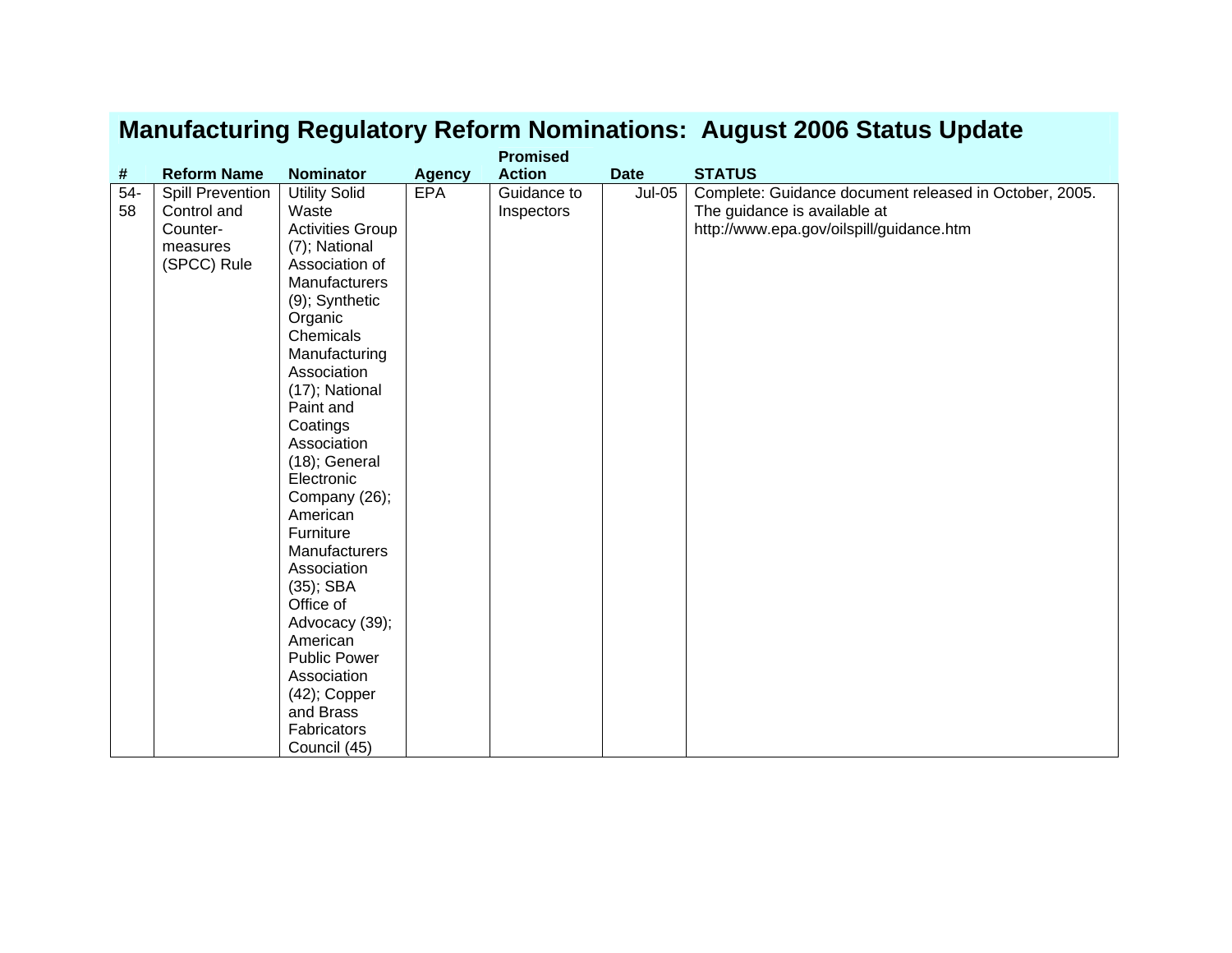|             |                                                                                      |                                                                                                  |               | <b>Promised</b>                                      |               |                                                                                                                                                                                                                     |
|-------------|--------------------------------------------------------------------------------------|--------------------------------------------------------------------------------------------------|---------------|------------------------------------------------------|---------------|---------------------------------------------------------------------------------------------------------------------------------------------------------------------------------------------------------------------|
| #           | <b>Reform Name</b>                                                                   | <b>Nominator</b>                                                                                 | <b>Agency</b> | <b>Action</b>                                        | <b>Date</b>   | <b>STATUS</b>                                                                                                                                                                                                       |
| $54-$<br>58 | <b>Spill Prevention</b><br>Control and<br>Counter-<br>measures<br>(SPCC) Rule        | See above                                                                                        | <b>EPA</b>    | Proposed<br>Rule (related<br>to NODA)                | Aug-05        | Complete: Proposed rule published on December 12, 2005<br>(70 FR 73523)                                                                                                                                             |
| $54-$<br>58 | <b>Spill Prevention</b><br>Control and<br>Counter-<br>measures<br>(SPCC) Rule        | See above                                                                                        | <b>EPA</b>    | <b>Final Rule</b><br>(related to<br>NODA)            | Feb-06        | Overdue. In progress.                                                                                                                                                                                               |
| $54-$<br>58 | <b>Spill Prevention</b><br>Control and<br>Counter-<br>measures<br>(SPCC) Rule        | See above                                                                                        | <b>EPA</b>    | Proposed<br>Rule for<br>Regulatory<br>Modifications  | <b>Jun-06</b> | Overdue. In progress.                                                                                                                                                                                               |
| $54-$<br>58 | <b>Spill Prevention</b><br>Control and<br>Counter-<br>measures<br>(SPCC) Rule        | See above                                                                                        | <b>EPA</b>    | Final Rule for<br>Regulatory<br><b>Modifications</b> | Jun-07        | Awaiting issuance of proposed rule.                                                                                                                                                                                 |
| 59          | <b>Water Permit</b><br>Rules (mass-<br>based<br>standards,<br>direct<br>dischargers) | National<br>Association of<br><b>Manufacturers</b><br>(9); American<br>Chemistry<br>Council (31) | <b>EPA</b>    | Review as<br>part of<br>biennial plan                | Aug-05        | Complete: Published the 2006 Effluent Guidelines Program<br>[304(m)] plan in August, 2005. The plan is available at<br>http://www.epa.gov/waterscience/guide/plan.html. The final<br>plan is expected in Fall 2006. |
| 61          | Annual<br>Reporting of<br>Pesticide<br>Information                                   | National<br>Association of<br>Manufacturers<br>(9)                                               | <b>EPA</b>    | Post revised<br>policy on<br>website                 | Mar-05        | Complete: EPA posted their revised reporting policy in<br>February, 2005:<br>http://www.epa.gov/compliance/monitoring/programs/fifra/es<br>tablishments.html                                                        |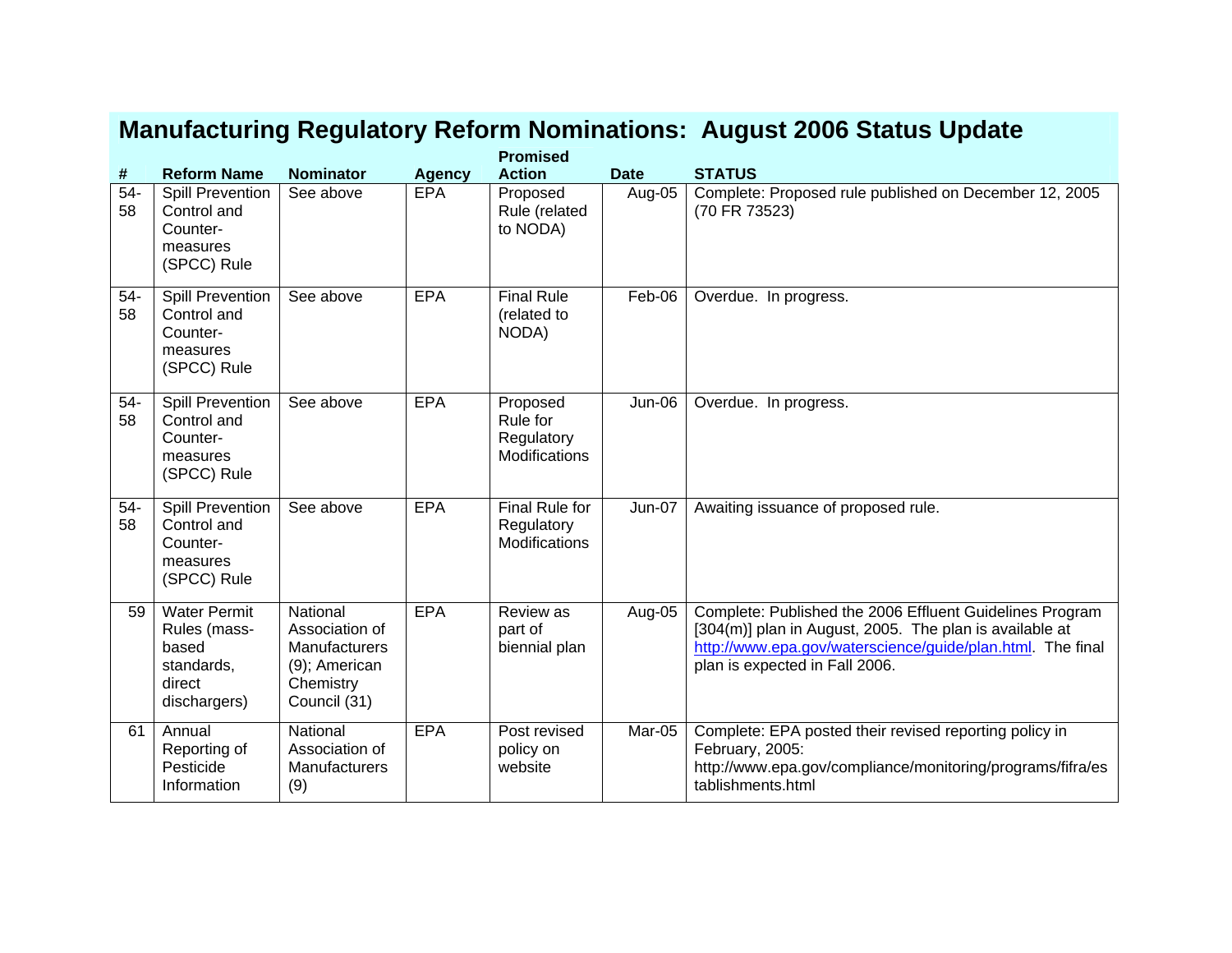|    |                                                                                                  |                                                                                                                                                                                 |               | <b>Promised</b>                    |             |                                                                                                                                                                                                                                                                                                                                                                                                             |
|----|--------------------------------------------------------------------------------------------------|---------------------------------------------------------------------------------------------------------------------------------------------------------------------------------|---------------|------------------------------------|-------------|-------------------------------------------------------------------------------------------------------------------------------------------------------------------------------------------------------------------------------------------------------------------------------------------------------------------------------------------------------------------------------------------------------------|
| #  | <b>Reform Name</b>                                                                               | <b>Nominator</b>                                                                                                                                                                | <b>Agency</b> | <b>Action</b>                      | <b>Date</b> | <b>STATUS</b>                                                                                                                                                                                                                                                                                                                                                                                               |
| 68 | Cooling Water<br>Intake<br>Structures,<br>Phase III                                              | American<br><b>Public Power</b><br>Association<br>(42)                                                                                                                          | <b>EPA</b>    | <b>Final Rule</b>                  | May-06      | Complete: Published final rule on June 16, 2006<br>(71 FR 35005)                                                                                                                                                                                                                                                                                                                                            |
| 75 | Electronic<br>Filing by<br>Manufacturing<br>Firms                                                | American<br>Furniture<br><b>Manufacturers</b><br>Association<br>(35)                                                                                                            | <b>EPA</b>    | Report to<br><b>OMB</b>            | $Dec-05$    | Complete: Report submitted to OMB in December, 2005.<br>EPA has concluded that this action cannot be implemented<br>at the present time. EPA will continue to monitor the<br>situation to gauge the interest in developing common forms<br>for use by this industry and, where applicable, promote the<br>use of central data exchange-type networks as the basis for<br>reporting and document management. |
| 83 | Leak-Detection<br>and Repair<br>Regulatory<br>Programs                                           | National<br>Association of<br><b>Manufacturers</b><br>(9)                                                                                                                       | <b>EPA</b>    | Proposed<br>Rule                   | Mar-06      | Overdue. In progress.                                                                                                                                                                                                                                                                                                                                                                                       |
| 83 | Leak-Detection<br>and Repair<br>Regulatory<br>Programs                                           | National<br>Association of<br><b>Manufacturers</b><br>(9)                                                                                                                       | <b>EPA</b>    | <b>Final Rule</b>                  | Mar-07      | Awaiting issuance of proposed rule.                                                                                                                                                                                                                                                                                                                                                                         |
| 86 | Method of<br>Detection<br>Limit/Minimum<br>Level<br>Procedure<br>under the<br>Clean Water<br>Act | <b>National</b><br>Association of<br><b>Manufacturers</b><br>$(9)$ ; Inter-<br>Industry<br>Analytic Group<br>$(14)$ ; Alliance of<br>Automobile<br><b>Manufacturers</b><br>(23) | <b>EPA</b>    | Complete<br><b>FACA</b><br>Process | Sep-06      | In progress: The Federal Advisory Committee (FAC)<br>engaged in a pilot study of alternate procedures. The pilot<br>study is currently expected to be completed in November<br>2006. The FAC will complete its work in May 2007. Any<br>needed rulemaking will follow completion of the FAC's work.                                                                                                         |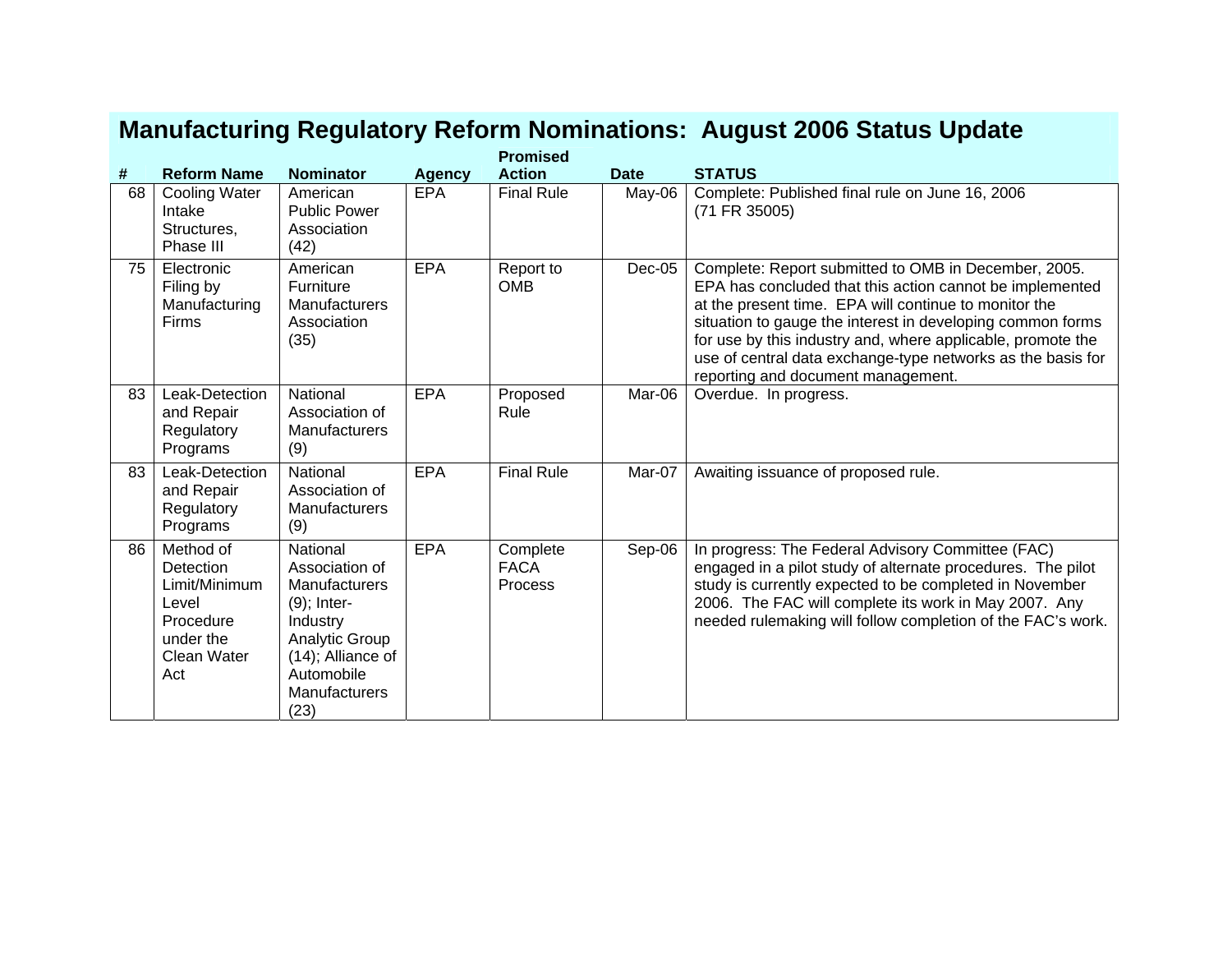|    |                                                                                                         |                                                           |               | <b>Promised</b>                                           |               |                                                                                                                                                                                                                                                                                       |
|----|---------------------------------------------------------------------------------------------------------|-----------------------------------------------------------|---------------|-----------------------------------------------------------|---------------|---------------------------------------------------------------------------------------------------------------------------------------------------------------------------------------------------------------------------------------------------------------------------------------|
| #  | <b>Reform Name</b>                                                                                      | <b>Nominator</b>                                          | <b>Agency</b> | <b>Action</b>                                             | <b>Date</b>   | <b>STATUS</b>                                                                                                                                                                                                                                                                         |
| 86 | Method of<br>Detection<br>Limit/Minimum<br>Level<br>Procedure<br>under the<br>Clean Water<br>Act        | See above                                                 | <b>EPA</b>    | Conclude<br>Pilot Project                                 | Nov-06        | In progress                                                                                                                                                                                                                                                                           |
| 86 | Method of<br>Detection<br>Limit/Minimum<br>Level<br>Procedure<br>under the<br>Clean Water<br>Act        | See above                                                 | EPA           | Proposed<br>Rule                                          | Jun-07        | In progress                                                                                                                                                                                                                                                                           |
| 86 | Method of<br><b>Detection</b><br>Limit/Minimum<br>Level<br>Procedure<br>under the<br>Clean Water<br>Act | See above                                                 | EPA           | <b>Final Rule</b>                                         | <b>Jun-08</b> | Awaiting issuance of proposed rule.                                                                                                                                                                                                                                                   |
| 87 | Operating<br><b>Permits Under</b><br>the Clean Air<br>Act                                               | National<br>Association of<br><b>Manufacturers</b><br>(9) | <b>EPA</b>    | <b>Final Report</b><br>on whether to<br>change<br>Title V | $Dec-05$      | Complete: Final report to the Clean Air Advisory Committee<br>on Title V published in April 2006. Report is available at<br>http://www.epa.gov/oar/caaac/titlev.html. EPA is reviewing<br>the recommendations from the report and will determine in<br>Fall 2006 how to move forward. |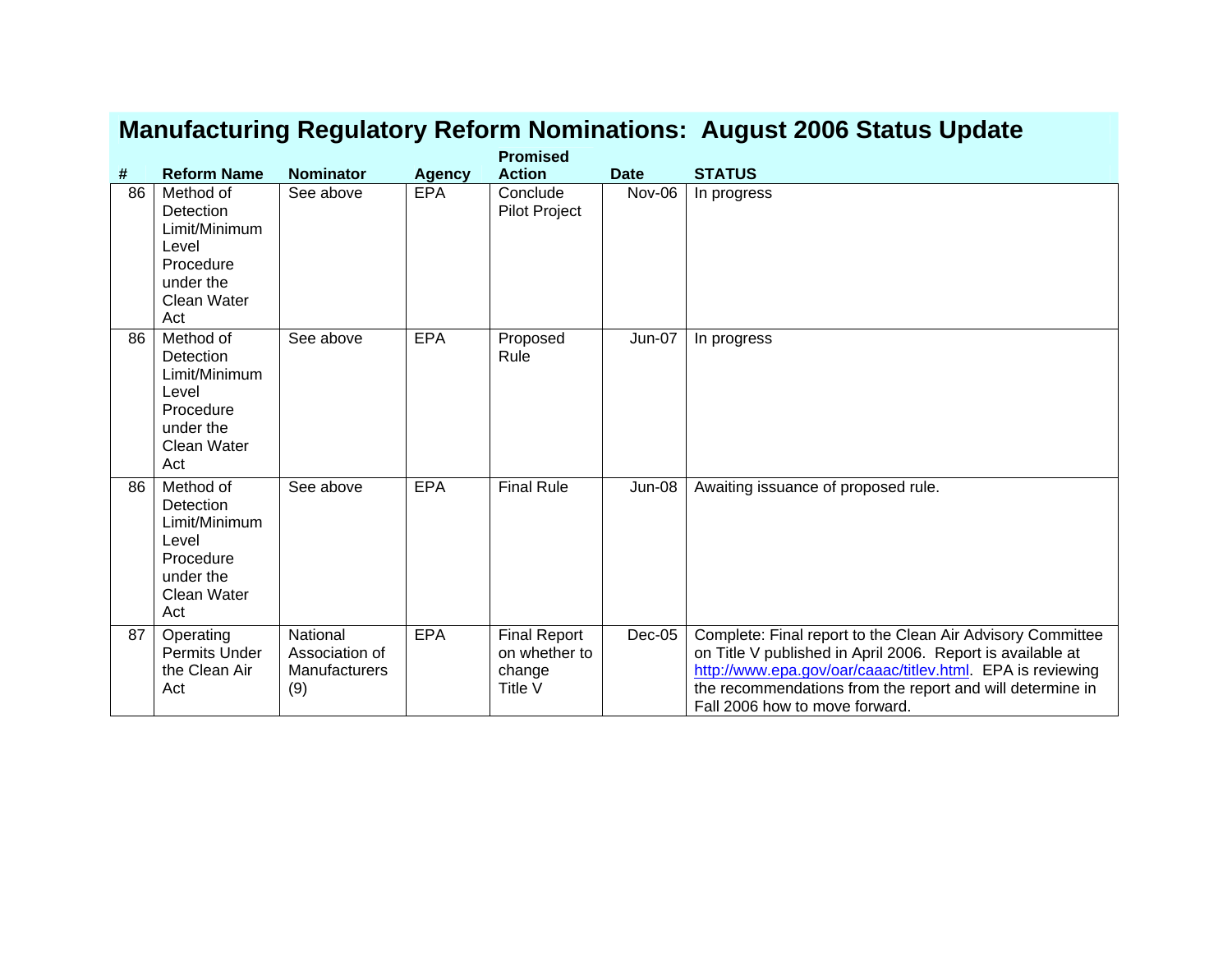| <b>Manufacturing Regulatory Reform Nominations: August 2006 Status Update</b> |  |  |
|-------------------------------------------------------------------------------|--|--|
|                                                                               |  |  |

|    |                                                              |                                                                                                                 |               | <b>Promised</b>                                                                             |               |                                                                           |
|----|--------------------------------------------------------------|-----------------------------------------------------------------------------------------------------------------|---------------|---------------------------------------------------------------------------------------------|---------------|---------------------------------------------------------------------------|
| #  | <b>Reform Name</b>                                           | <b>Nominator</b>                                                                                                | <b>Agency</b> | <b>Action</b>                                                                               | <b>Date</b>   | <b>STATUS</b>                                                             |
| 88 | Potential to<br>Emit (PTE)<br>Test                           | Deere &<br>Company (1);<br>Motor and<br>Equipment<br>Manufacturers<br>Association<br>(41)                       | EPA           | Proposed<br>Rule                                                                            | Jan-06        | Overdue. In progress.                                                     |
| 88 | Potential to<br>Emit (PTE)<br>Test                           | Deere $\overline{\mathbf{g}}$<br>Company (1);<br>Motor and<br>Equipment<br>Manufacturers<br>Association<br>(41) | <b>EPA</b>    | <b>Final Rule</b>                                                                           | Jan-07        | Awaiting issuance of proposed rule.                                       |
| 90 | Prohibit Use of<br>Mercury in<br>Automobile<br>Manufacturing | American Iron<br>and Steel<br>Institute (34)                                                                    | <b>EPA</b>    | Conduct<br>Preliminary<br>Analysis                                                          | <b>Jun-05</b> | Complete: EPA finished its preliminary analysis in June,<br>2005          |
| 90 | Prohibit Use of<br>Mercury in<br>Automobile<br>Manufacturing | American Iron<br>and Steel<br>Institute (34)                                                                    | <b>EPA</b>    | <b>Discuss</b><br>Regulatory<br>options with<br>stakeholders                                | Sep-05        | Complete: EPA finished its discussions with stakeholders by<br>June, 2005 |
| 90 | Prohibit Use of<br>Mercury in<br>Automobile<br>Manufacturing | American Iron<br>and Steel<br>Institute (34)                                                                    | <b>EPA</b>    | Make<br>determination<br><b>on</b><br>appropriate<br>regulatory or<br>voluntary<br>approach | Nov-05        | Complete: Proposed rule published on July 11, 2006<br>(71 FR 39035)       |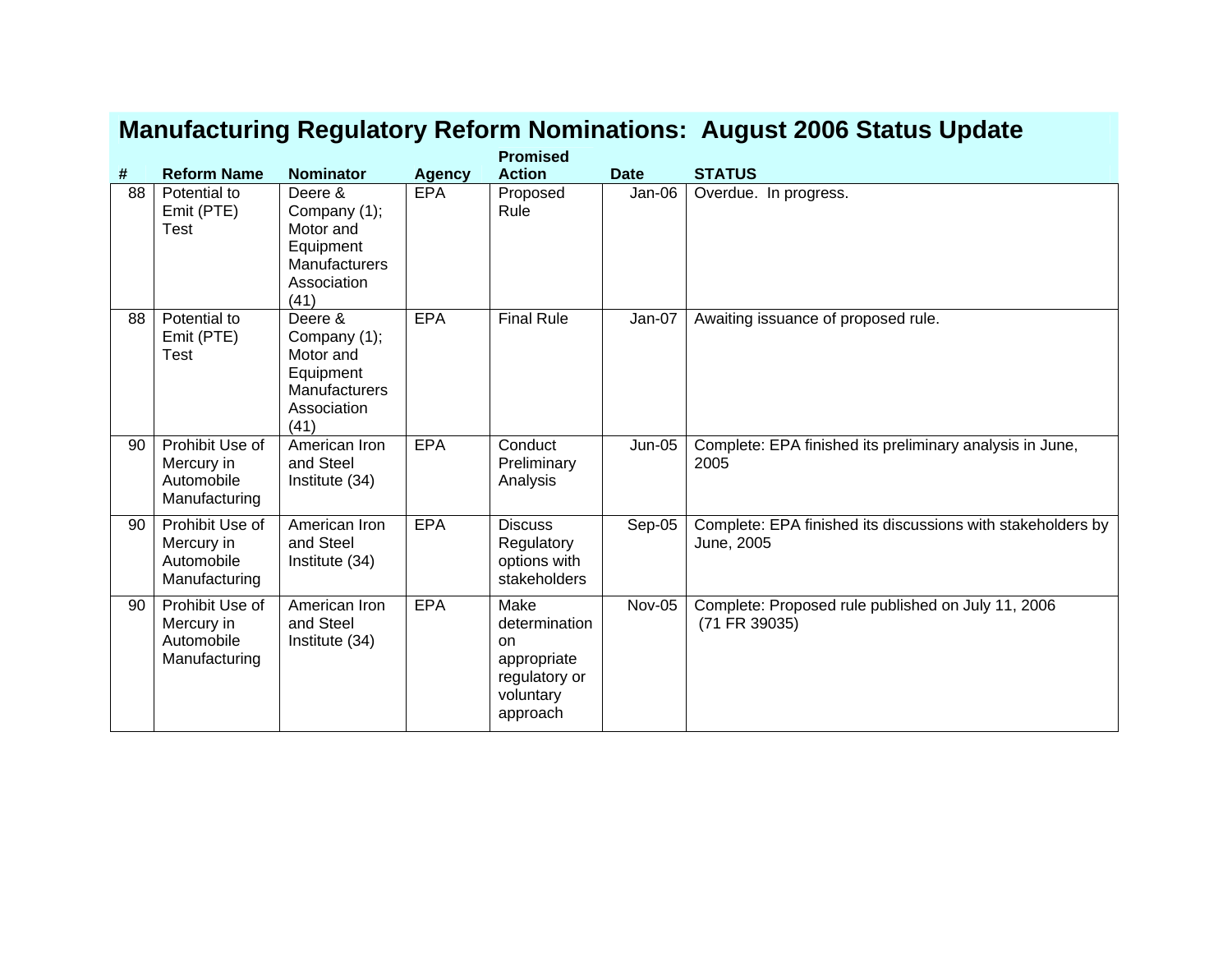|     |                                                                                                              |                                                                                                  |               | <b>Promised</b>                                                                                                                                                               |             |                                                                                                                                                                                                                                                                                       |
|-----|--------------------------------------------------------------------------------------------------------------|--------------------------------------------------------------------------------------------------|---------------|-------------------------------------------------------------------------------------------------------------------------------------------------------------------------------|-------------|---------------------------------------------------------------------------------------------------------------------------------------------------------------------------------------------------------------------------------------------------------------------------------------|
| #   | <b>Reform Name</b>                                                                                           | <b>Nominator</b>                                                                                 | <b>Agency</b> | <b>Action</b>                                                                                                                                                                 | <b>Date</b> | <b>STATUS</b>                                                                                                                                                                                                                                                                         |
| 92  | Reduce the<br>Inspection<br>Frequency from<br>Weekly to<br>Monthly for<br>Selected RCRA<br><b>Facilities</b> | Deere &<br>Company (1)                                                                           | <b>EPA</b>    | <b>Final Rule</b>                                                                                                                                                             | Nov-05      | Complete: Final rule published on April 4, 2006<br>(71 FR 16861)                                                                                                                                                                                                                      |
| 97  | Reportable<br>Quantity (RQ)<br>Threshold for<br>Nitrogen Oxide<br>and Dioxide at<br>Combustion<br>Sources    | National<br>Association of<br><b>Manufacturers</b><br>(9); American<br>Chemistry<br>Council (31) | EPA           | Proposed<br>Rule                                                                                                                                                              | Sep-05      | Complete: Proposed rule published on October 4, 2005<br>(70 FR 57813)                                                                                                                                                                                                                 |
| 97  | Reportable<br>Quantity (RQ)<br>Threshold for<br>Nitrogen Oxide<br>and Dioxide at<br>Combustion<br>Sources    | National<br>Association of<br>Manufacturers<br>(9); American<br>Chemistry<br>Council (31)        | EPA           | <b>Final Rule</b>                                                                                                                                                             | Sep-06      | In progress                                                                                                                                                                                                                                                                           |
| 101 | Sulfur and<br>Nitrogen<br>Monitoring at<br><b>Stationary Gas-</b><br><b>Fired Turbines</b>                   | National<br>Association of<br>Manufacturers<br>(9)                                               | <b>EPA</b>    | Report to<br>OMB on the<br>status of<br>discussions<br>with<br>Commenter<br>to determine<br>whether rule<br>promulgated<br>April 2004<br>addresses<br>commenter's<br>concerns | May-05      | Complete: Report submitted to OMB in May, 2005. The<br>report stated that the 2004 rule on sulfur and nitrogen<br>monitoring satisfied the reform nomination. EPA<br>subsequently checked with commenter (NAM) which agreed<br>the 2004 rule was responsive to the reform nomination. |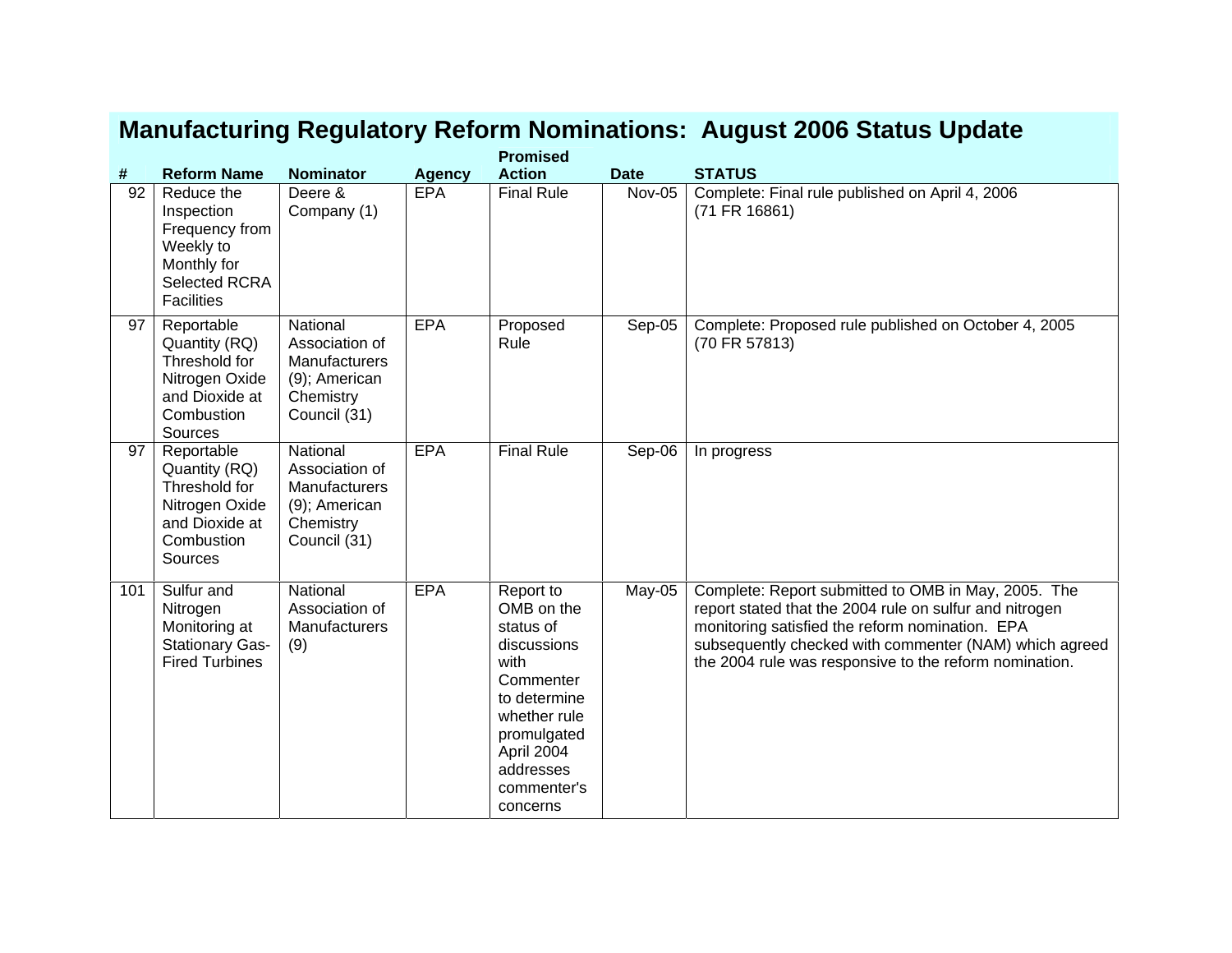|     |                                                                                  |                                                                                                  |               | <b>Promised</b>                            |               |                                                                      |
|-----|----------------------------------------------------------------------------------|--------------------------------------------------------------------------------------------------|---------------|--------------------------------------------|---------------|----------------------------------------------------------------------|
| #   | <b>Reform Name</b>                                                               | <b>Nominator</b>                                                                                 | <b>Agency</b> | <b>Action</b>                              | <b>Date</b>   | <b>STATUS</b>                                                        |
| 103 | Systematic<br>Program for<br>Developing and<br>Validating<br>Analytic<br>Methods | Inter-Industry<br>Analytic Group<br>(14); American<br><b>Public Power</b><br>Association<br>(42) | <b>EPA</b>    | Form a<br>Federal<br>Advisory<br>Committee | $Sep-06$      | In progress                                                          |
| 103 | Systematic<br>Program for<br>Developing and<br>Validating<br>Analytic<br>Methods | See above                                                                                        | <b>EPA</b>    | Conclude<br><b>Pilot Project</b>           | Nov-06        | In progress                                                          |
| 103 | Systematic<br>Program for<br>Developing and<br>Validating<br>Analytic<br>Methods | See above                                                                                        | <b>EPA</b>    | Proposed<br>Rule                           | <b>Jun-07</b> | In progress                                                          |
| 103 | Systematic<br>Program for<br>Developing and<br>Validating<br>Analytic<br>Methods | See above                                                                                        | <b>EPA</b>    | <b>Final Rule</b>                          | <b>Jun-08</b> | Awaiting issuance of proposed rule.                                  |
| 108 | Deferral of<br>Duplicative<br>Federal<br>Permitting                              | The Policy<br>Group (28)                                                                         | <b>EPA</b>    | Proposed<br>Rule                           | Mar-05        | Complete: Proposed rule published on March 25, 2005<br>(70 FR 15250) |
| 108 | Deferral of<br>Duplicative<br>Federal<br>Permitting                              | The Policy<br>Group (28)                                                                         | <b>EPA</b>    | <b>Final Rule</b>                          | Aug-05        | Complete: Final rule published on December 19, 2005<br>(70 FR 75319) |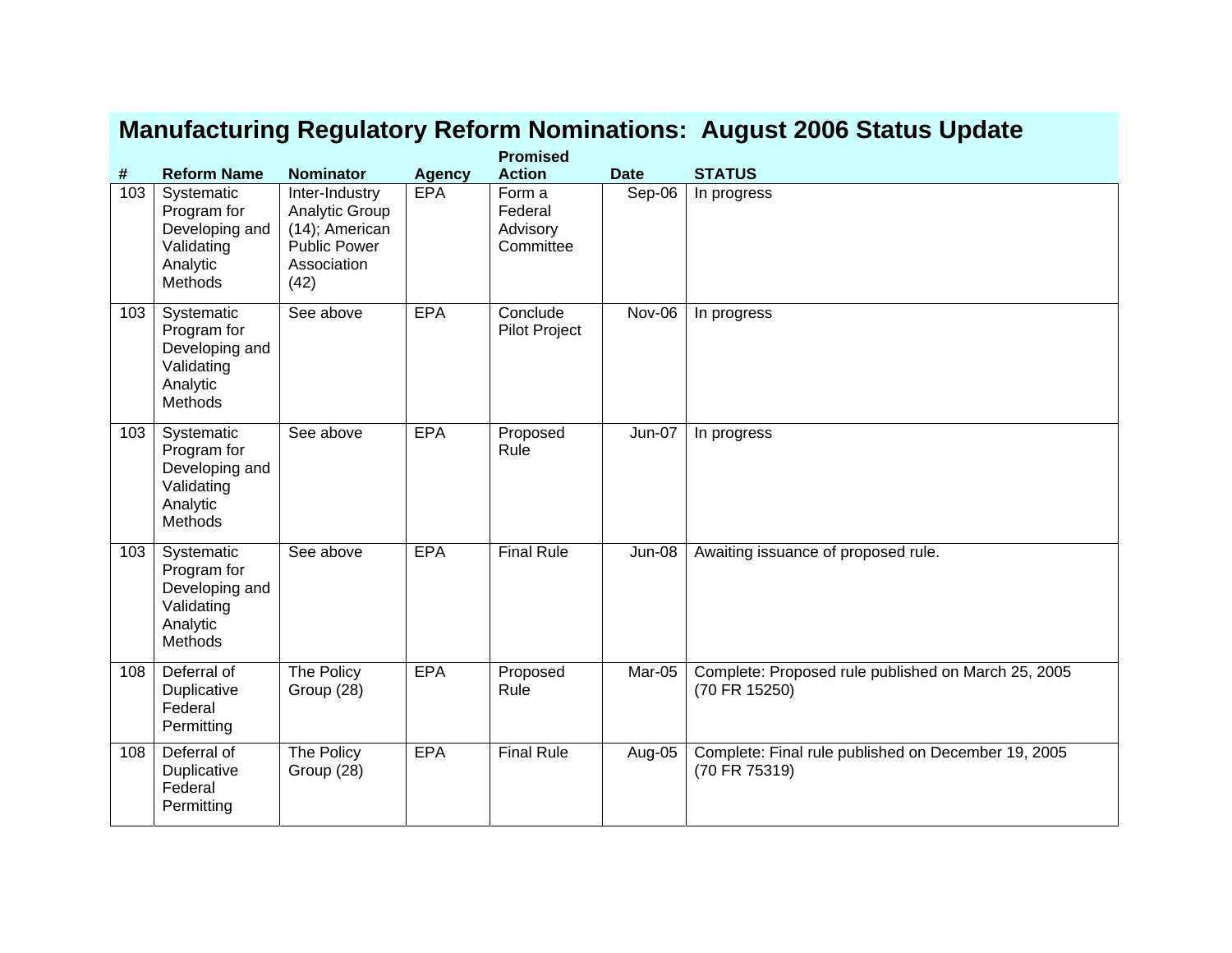| #   | <b>Reform Name</b>                                                   | <b>Nominator</b>                                                 | <b>Agency</b> | <b>Promised</b><br><b>Action</b>                 | <b>Date</b>   | <b>STATUS</b>                                                                                                                                                                                                                                                                                                                                                                                                                                                                  |
|-----|----------------------------------------------------------------------|------------------------------------------------------------------|---------------|--------------------------------------------------|---------------|--------------------------------------------------------------------------------------------------------------------------------------------------------------------------------------------------------------------------------------------------------------------------------------------------------------------------------------------------------------------------------------------------------------------------------------------------------------------------------|
| 110 | <b>SARA Title</b><br>312, 313<br>Programs                            | American Iron<br>and Steel<br>Institute (34)                     | <b>EPA</b>    | <b>Final Rule</b><br>(TRI forms<br>modification) | <b>Jun-05</b> | Complete: Final Rule published on July 12, 2005<br>(70 FR 39931)                                                                                                                                                                                                                                                                                                                                                                                                               |
| 110 | <b>SARA Title</b><br>312, 313<br>Programs                            | See above                                                        | <b>EPA</b>    | Proposed<br>Rule<br>(TRI burden<br>reduction)    | Aug-05        | Complete: Proposed rule published on October 4, 2005<br>(70 FR 57822)                                                                                                                                                                                                                                                                                                                                                                                                          |
| 110 | <b>SARA Title</b><br>312, 313<br>Programs                            | See above                                                        | <b>EPA</b>    | <b>Final Rule</b><br>(TRI burden<br>reduction)   | Dec-06        | In progress                                                                                                                                                                                                                                                                                                                                                                                                                                                                    |
| 112 | Vapor<br>Recovery at<br>Gasoline<br><b>Stations</b>                  | American<br>Petroleum<br>Institute (12)                          | <b>EPA</b>    | Report to<br>OMB on cost-<br>effectiveness       | Sep-05        | Complete: Report submitted to OMB September 2005. The<br>report examines the cost-effectiveness of maintaining Stage<br>Il control at the gasoline pump under various assumptions<br>on the penetration of onboard recovery controls in the<br>mobile source fleet. At current levels of penetration of<br>onboard control, the incremental maintenance cost of Stage<br>Il control ranges from \$1300 to \$2000 per ton of reduction in<br>Volatile Organic Carbon emissions. |
| 116 | <b>Publicly Owned</b><br>Treatment<br>Work (POTW)<br>removal credits | Copper and<br><b>Brass</b><br>Fabricators<br>Council (45)        | <b>EPA</b>    | Internal Issue<br>Paper                          | Mar-05        | Complete: EPA developed an internal issue paper in March,<br>2005. EPA has also initiated rulemaking: an Advance<br>Notice of Proposed Rulemaking was published on October<br>14, 2005 (70 FR 60199). A proposed rule is expected in<br>Fall 2006.                                                                                                                                                                                                                             |
| 117 | Categorical<br>Wastewater<br>Sampling and<br><b>Testing</b>          | Copper and<br><b>Brass</b><br><b>Fabricators</b><br>Council (45) | <b>EPA</b>    | <b>Final Rule</b>                                | <b>Jun-05</b> | Complete: Part of Pretreatment Streamlining final rule,<br>published on October 14, 2005 (70 FR 60133)                                                                                                                                                                                                                                                                                                                                                                         |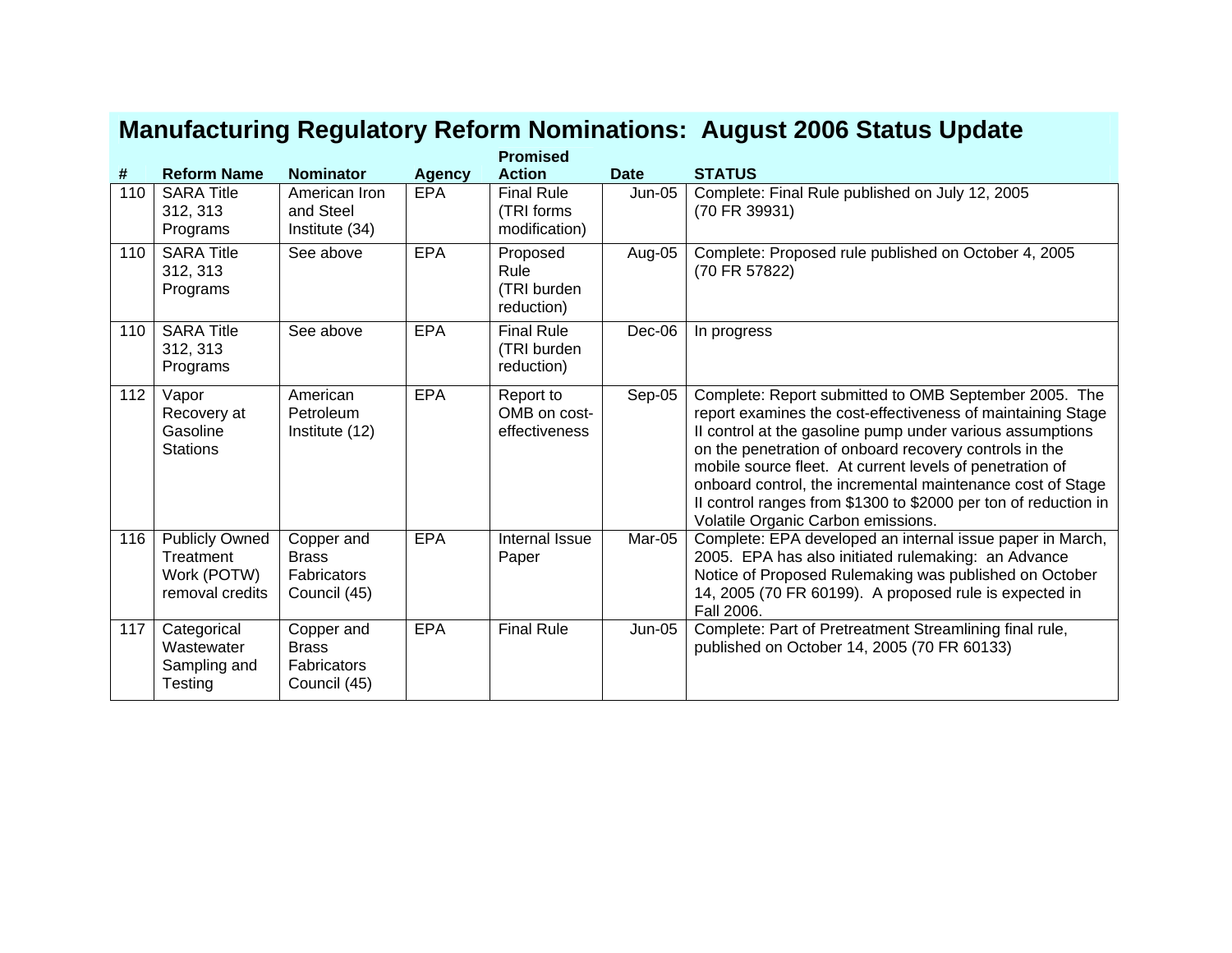|     |                                                           |                                                                                                                                                                                                                                                         |               | <b>Promised</b>                                                                                                                              |             |                                                                                                                                                                                                                                                                                                                                                                                                                                                                                                                                                                |
|-----|-----------------------------------------------------------|---------------------------------------------------------------------------------------------------------------------------------------------------------------------------------------------------------------------------------------------------------|---------------|----------------------------------------------------------------------------------------------------------------------------------------------|-------------|----------------------------------------------------------------------------------------------------------------------------------------------------------------------------------------------------------------------------------------------------------------------------------------------------------------------------------------------------------------------------------------------------------------------------------------------------------------------------------------------------------------------------------------------------------------|
| #   | <b>Reform Name</b>                                        | <b>Nominator</b>                                                                                                                                                                                                                                        | <b>Agency</b> | <b>Action</b>                                                                                                                                | <b>Date</b> | <b>STATUS</b>                                                                                                                                                                                                                                                                                                                                                                                                                                                                                                                                                  |
| 118 | Definition of<br>Volatile<br>Organic<br>Compound          | Copper and<br><b>Brass</b><br>Fabricators<br>Council (45)                                                                                                                                                                                               | <b>EPA</b>    | Advance<br>Notice of<br>Proposed<br>Rulemaking<br>(ANPRM)                                                                                    | May-05      | Complete: On September 13, 2005 (70 FR 54046), EPA<br>issued guidance, as an alternative to issuing an ANPRM,<br>on State implementation plans designed to meet the<br>national ambient air quality standard for ozone. This<br>guidance summarizes recent scientific findings, provides<br>examples of innovative applications of reactivity information<br>in the development of Volatile Organic Compound (VOC)<br>control measures, and clarifies the relationship between<br>innovative reactivity-based policies and EPA's current<br>definition of VOC. |
| 119 | Thermal<br>Treatment of<br>Hazardous<br>Waste<br>Guidance | Copper and<br><b>Brass</b><br>Fabricators<br>Council (45)                                                                                                                                                                                               | <b>EPA</b>    | Report to<br><b>OMB</b>                                                                                                                      | Feb-06      | Complete: Report submitted to OMB in February 2006. The<br>report reviewed the risks and benefits of the reform<br>nomination.                                                                                                                                                                                                                                                                                                                                                                                                                                 |
| 121 | Do Not Fax<br>Rule                                        | National<br>Federal of<br>Independent<br>Business (8);<br>National<br>Association of<br>Manufacturers<br>$(9)$ ; U.S.<br>Chamber of<br>Commerce<br>(19); National<br><b>Small Business</b><br>Association<br>$(24)$ ; SBA<br>Office of<br>Advocacy (39) | FCC           | Resolution of<br>petition for<br>reconsiderati<br>on of<br>rulemaking.<br><b>July 2005 is</b><br>the effective<br>date for the<br>final rule | $Jul-05$    | Complete: Proposed rule published on December 19, 2005<br>(70 FR 75102)                                                                                                                                                                                                                                                                                                                                                                                                                                                                                        |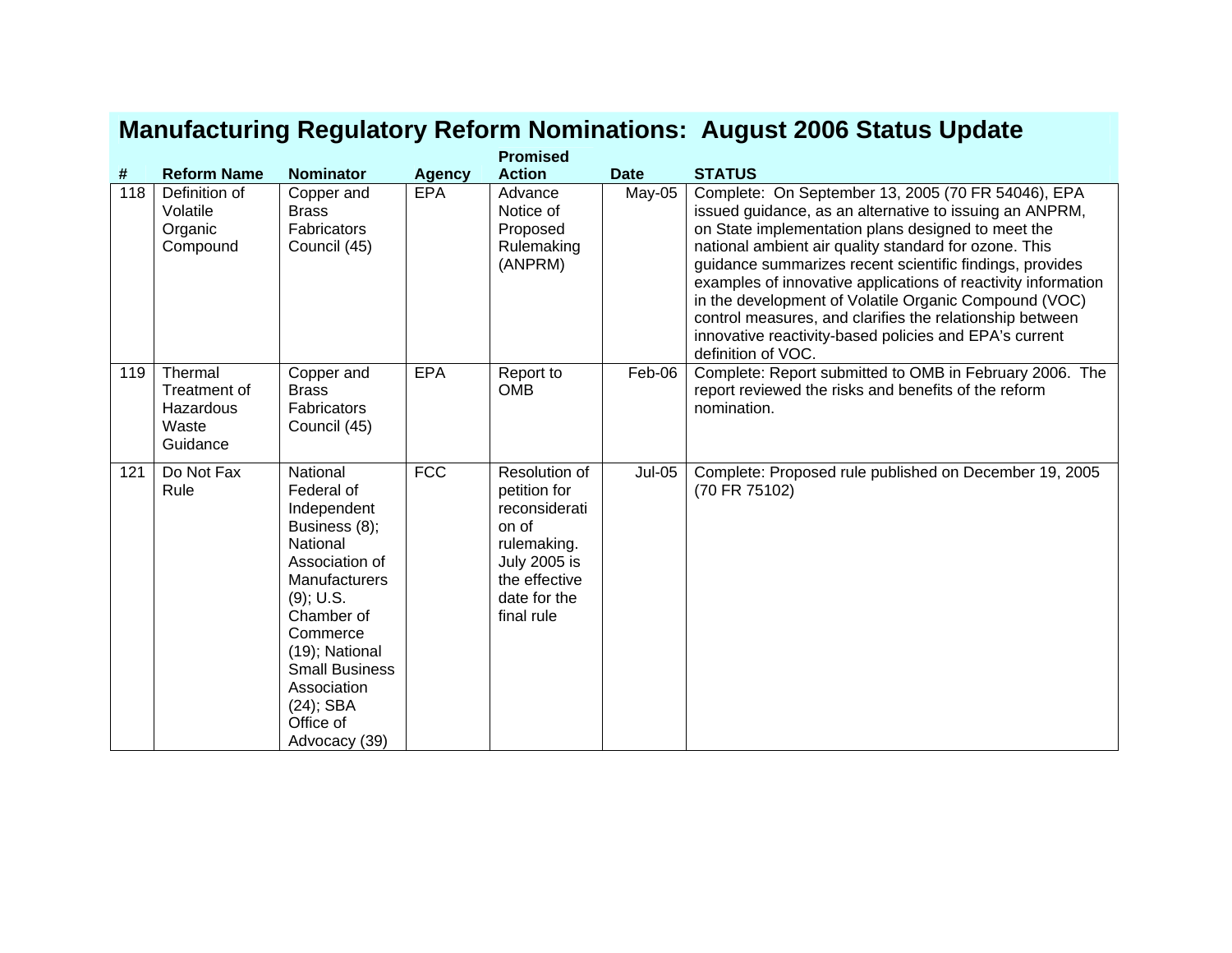|     |                    |                                                                     |                          | <b>Promised</b>                                                    |             |                                                                     |
|-----|--------------------|---------------------------------------------------------------------|--------------------------|--------------------------------------------------------------------|-------------|---------------------------------------------------------------------|
| #   | <b>Reform Name</b> | <b>Nominator</b>                                                    | <b>Agency</b>            | <b>Action</b>                                                      | <b>Date</b> | <b>STATUS</b>                                                       |
| 122 | <b>Broadband</b>   | Heritage<br>Foundation (5)                                          | <b>FCC</b>               | Resolution of<br>Rule<br>following<br>Supreme<br>Court<br>decision | $Jul-05$    | Complete: Final rule published on October 17, 2005<br>(70 FR 60222) |
| 125 | <b>HIPAA</b>       | Motor &<br>Equipment<br>Manufacturers<br>Association<br>(41)        | <b>HHS</b><br><b>CMS</b> | Proposed<br>Rule                                                   | $Dec-05$    | Overdue. In progress.                                               |
| 125 | <b>HIPAA</b>       | Motor &<br>Equipment<br><b>Manufacturers</b><br>Association<br>(41) | <b>HHS</b><br><b>CMS</b> | <b>Final Rule</b>                                                  | Dec-06      | Awaiting issuance of proposed rule.                                 |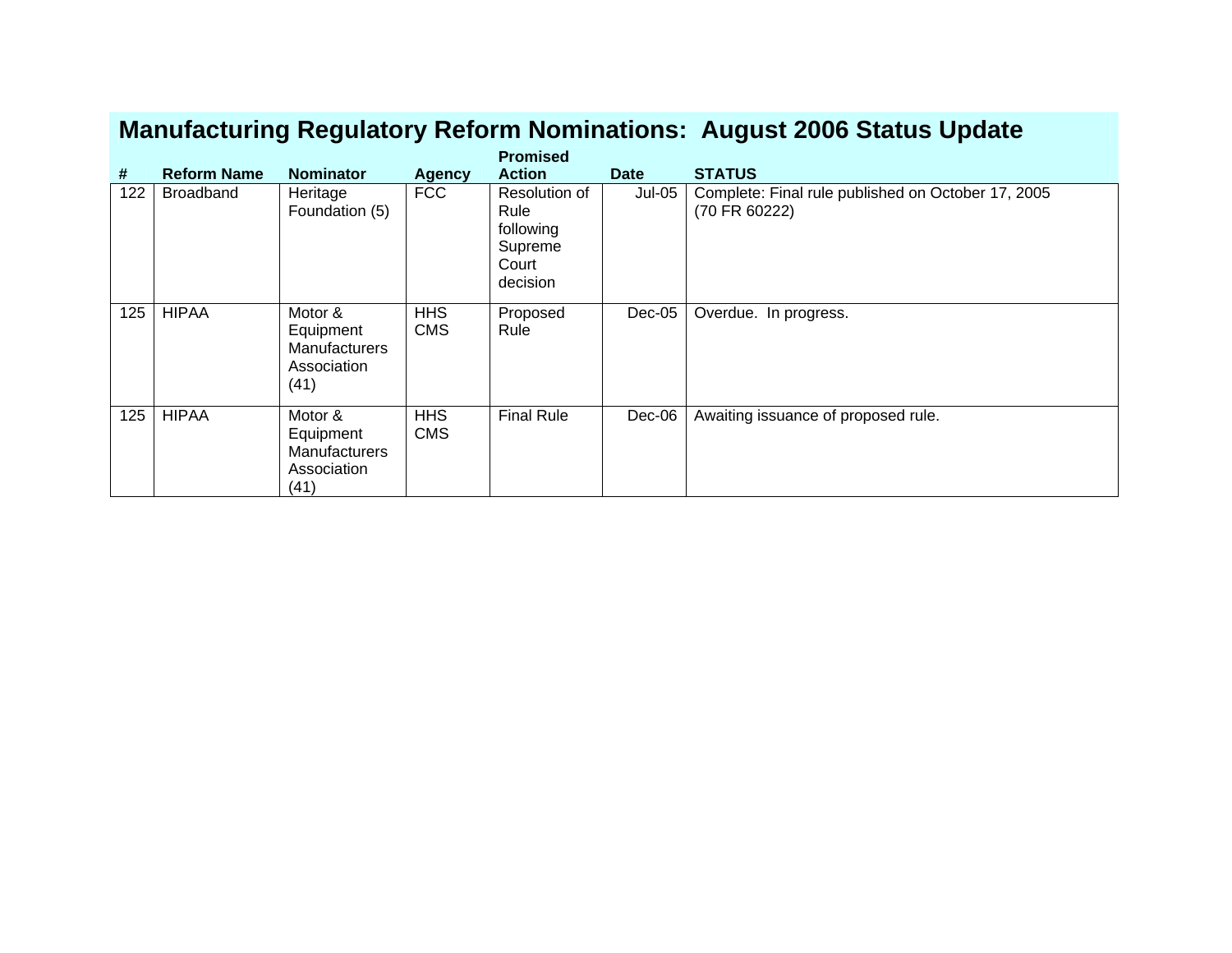|                                                             |                                     |                                                                                                                                                                                                                                                                                                                                                                                                                                                              |                          | <b>Promised</b>   |                                              |                                                                                                                                                                                                                                                                             |
|-------------------------------------------------------------|-------------------------------------|--------------------------------------------------------------------------------------------------------------------------------------------------------------------------------------------------------------------------------------------------------------------------------------------------------------------------------------------------------------------------------------------------------------------------------------------------------------|--------------------------|-------------------|----------------------------------------------|-----------------------------------------------------------------------------------------------------------------------------------------------------------------------------------------------------------------------------------------------------------------------------|
| #                                                           | <b>Reform Name</b>                  | <b>Nominator</b>                                                                                                                                                                                                                                                                                                                                                                                                                                             | <b>Agency</b>            | <b>Action</b>     | <b>Date</b>                                  | <b>STATUS</b>                                                                                                                                                                                                                                                               |
| 134<br>135<br>136<br>137<br>139<br>141<br>142<br>143<br>144 | <b>FMLA</b>                         | <b>FMLA</b><br>Technical<br>Corrections<br>Coalition (4);<br>Heritage<br>Foundation (5);<br>National<br>Federation of<br>Independent<br>Business (8);<br>National<br>Association of<br>Manufacturers<br>$(9)$ ; U.S.<br>Chamber of<br>Commerce<br>(19); American<br>Furniture<br><b>Manufacturers</b><br>Association<br>(35); Motor &<br>Equipment<br><b>Manufacturers</b><br>Association<br>$(41)$ ; Society<br>for Human<br>Resource<br>Management<br>(46) | <b>DOL</b><br><b>ESA</b> | Proposed<br>Rule  | Anytime<br>2005                              | Overdue. DOL is continuing its systematic study, including<br>review of court decisions, on regulations issued under the<br>authority of the Family Medical and Leave Act. DOL will<br>finish analyzing this information and report to OMB on its<br>plans in January 2007. |
| 145                                                         | Permanent<br>Labor<br>Certification | U.S. Chamber<br>of Commerce<br>(19)                                                                                                                                                                                                                                                                                                                                                                                                                          | <b>DOL</b>               | <b>Final Rule</b> | No<br>Deadline;<br>rule<br>already<br>issued | Complete: Final rule published on December 27, 2004<br>(69 FR 77325)                                                                                                                                                                                                        |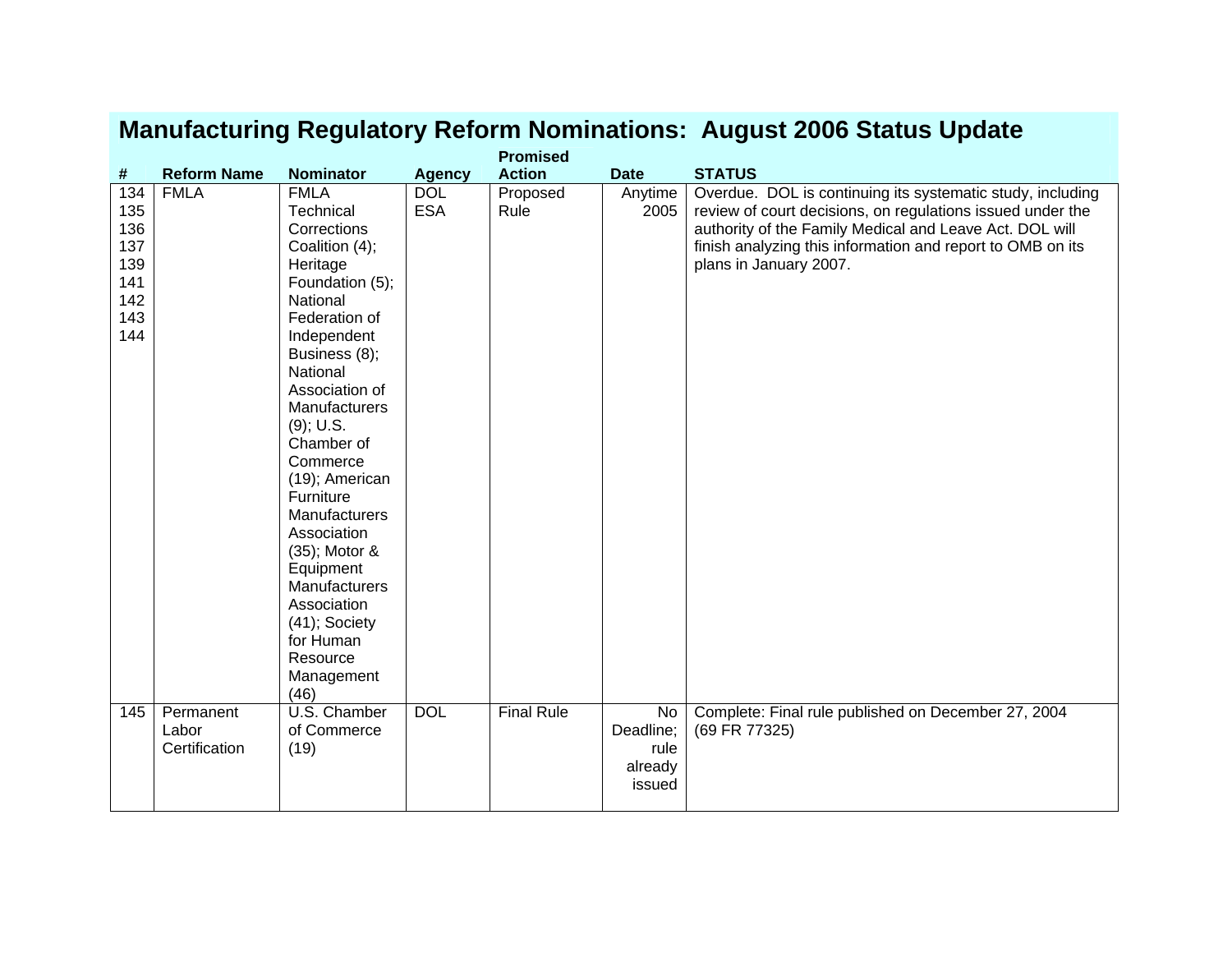|     |                                                                            |                                                                                                                       |                           | <b>Promised</b>         |                                              |                                                                                                                                                                                                                                                                                                                                                                                                                                                                                                                                                                                      |
|-----|----------------------------------------------------------------------------|-----------------------------------------------------------------------------------------------------------------------|---------------------------|-------------------------|----------------------------------------------|--------------------------------------------------------------------------------------------------------------------------------------------------------------------------------------------------------------------------------------------------------------------------------------------------------------------------------------------------------------------------------------------------------------------------------------------------------------------------------------------------------------------------------------------------------------------------------------|
| #   | <b>Reform Name</b>                                                         | <b>Nominator</b>                                                                                                      | <b>Agency</b>             | <b>Action</b>           | <b>Date</b>                                  | <b>STATUS</b>                                                                                                                                                                                                                                                                                                                                                                                                                                                                                                                                                                        |
| 151 | <b>Annual Training</b><br>Requirements<br>for Separate<br><b>Standards</b> | American<br>Furniture<br>Manufacturers<br>Association<br>(35)                                                         | <b>DOL</b><br><b>OSHA</b> | Report to<br><b>OMB</b> | May-05                                       | Complete: Report submitted to OMB in May, 2005. The<br>report noted that OSHA does not require separate training<br>programs for each standard that requires training. The<br>report also noted that OSHA has sought to avoid duplication<br>of EPA's training requirements on subjects where both<br>agencies have jurisdiction. OSHA plans to revise and<br>update its publication, Training Requirements in OSHA<br>Standards and Training Guidelines, to clarify training<br>requirements, and will add training consideration to it<br>Standards Improvement Project Phase III. |
| 152 | Coke Oven<br>Emissions                                                     | American Coke<br>and Coal<br>Chemicals<br>Institute $(3)$ ;<br>American Iron<br>and Steel<br>Institute (34)           | <b>DOL</b><br><b>OSHA</b> | <b>Final Rule</b>       | No<br>Deadline;<br>rule<br>already<br>issued | Complete: Final rule published on January 5, 2005<br>(70 FR 1111)                                                                                                                                                                                                                                                                                                                                                                                                                                                                                                                    |
| 153 | Flammable<br>Liquids                                                       | National<br>Association of<br>Manufacturers<br>(9); National<br>Marine<br><b>Manufacturers</b><br>Association<br>(38) | <b>DOL</b><br><b>OSHA</b> | Rulemaking              | <b>No</b><br>Deadline                        | In progress: OSHA has undertaken a major project to<br>review and update as necessary all of its standards that are<br>based on national consensus standards. The flammable<br>liquids standard will be considered during this process.                                                                                                                                                                                                                                                                                                                                              |
| 155 | Hazard<br>Communication<br>Training                                        | National<br>Association of<br>Manufacturers<br>(9)                                                                    | <b>DOL</b><br><b>OSHA</b> | Final<br>Guidance       | Anytime<br>2005                              | Overdue. In progress.                                                                                                                                                                                                                                                                                                                                                                                                                                                                                                                                                                |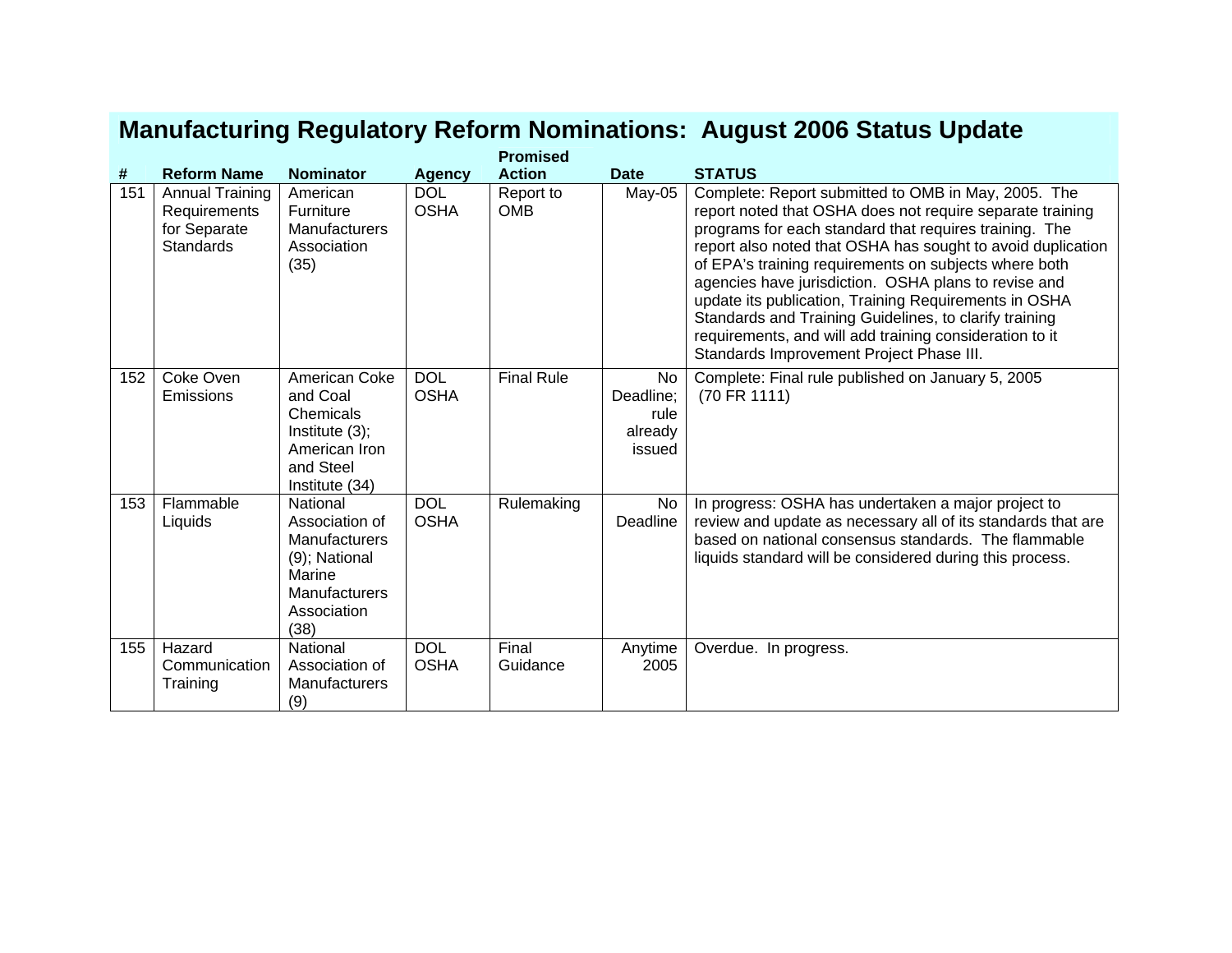| <b>Manufacturing Regulatory Reform Nominations: August 2006 Status Update</b> |
|-------------------------------------------------------------------------------|
|-------------------------------------------------------------------------------|

|     |                                                                  |                                                                                                                                                     |                           | <b>Promised</b>                                                  |                 |                                                                      |
|-----|------------------------------------------------------------------|-----------------------------------------------------------------------------------------------------------------------------------------------------|---------------------------|------------------------------------------------------------------|-----------------|----------------------------------------------------------------------|
| #   | <b>Reform Name</b>                                               | <b>Nominator</b>                                                                                                                                    | <b>Agency</b>             | <b>Action</b>                                                    | <b>Date</b>     | <b>STATUS</b>                                                        |
| 156 | Hazard<br>Communication<br><b>Material Safety</b><br>Data Sheets | Deere &<br>Company (1);<br>National<br>Association of<br><b>Manufacturers</b><br>(9); American<br>Furniture<br>Manufacturers<br>Association<br>(35) | <b>DOL</b><br><b>OSHA</b> | Proposed<br>Guidance                                             | Anytime<br>2005 | Overdue. In progress.                                                |
| 156 | Hazard<br>Communication<br><b>Material Safety</b><br>Data Sheets | See above                                                                                                                                           | <b>DOL</b><br><b>OSHA</b> | Final<br>Guidance                                                | Feb-06          | Overdue. In progress.                                                |
| 157 | Hexavalent<br>Chromium                                           | The Policy<br>Group (28);<br>SBA Office of<br>Advocacy (39)                                                                                         | <b>DOL</b><br><b>OSHA</b> | <b>Final Rule</b>                                                | Jan-06          | Complete: Final rule published on February 28, 2006<br>(70 FR 10100) |
| 159 | Sling Standard                                                   | U.S. Chamber<br>of Commerce<br>(19);<br>Associated<br>Wire Rope<br>Fabricators<br>(42)                                                              | <b>DOL</b><br><b>OSHA</b> | Guidance,<br>with<br>rulemaking<br>considered at<br>a later date | Feb-06          | Overdue. In progress.                                                |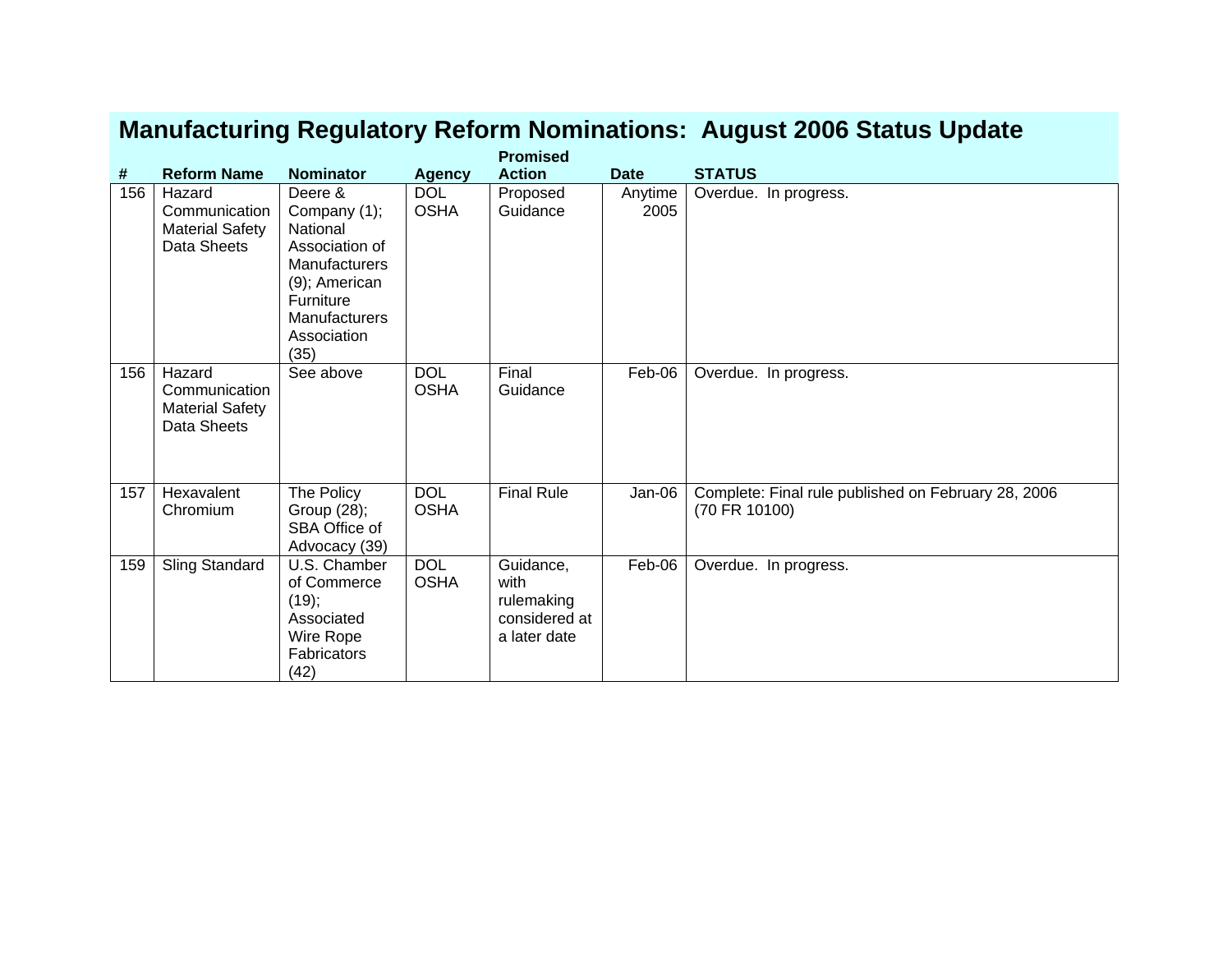|     |                                                                               |                                                           |                           | <b>Promised</b>                                                                      |                       |                                                                                                                                                                                                                                                                                                                                                                                                                                                                                                                  |
|-----|-------------------------------------------------------------------------------|-----------------------------------------------------------|---------------------------|--------------------------------------------------------------------------------------|-----------------------|------------------------------------------------------------------------------------------------------------------------------------------------------------------------------------------------------------------------------------------------------------------------------------------------------------------------------------------------------------------------------------------------------------------------------------------------------------------------------------------------------------------|
| #   | <b>Reform Name</b>                                                            | <b>Nominator</b>                                          | <b>Agency</b>             | <b>Action</b>                                                                        | <b>Date</b>           | <b>STATUS</b>                                                                                                                                                                                                                                                                                                                                                                                                                                                                                                    |
| 160 | Guardrails<br><b>Around Stacks</b><br>of Steel                                | American Iron<br>and Steel<br>Institute (34)              | <b>DOL</b><br><b>OSHA</b> | Report to<br><b>OMB</b>                                                              | May-05                | Complete: Report submitted to OMB in May, 2005. This<br>report noted that OSHA is currently conducting a rulemaking<br>on its Walking and Working Surfaces standard, and will<br>consider the guardrail requirement as part of that<br>rulemaking. It also stated that the agency had contacted<br>the commenter to discuss OSHA's plans and that the<br>commenter supported addressing the issue in the Walking<br>and Working Surfaces rulemaking. OSHA plans to publish<br>this proposed rule in April, 2007. |
| 169 | Walking and<br>Working<br><b>Surfaces</b>                                     | Copper and<br><b>Brass</b><br>Fabricators<br>Council (45) | <b>DOL</b><br><b>OSHA</b> | Report to<br><b>OMB</b>                                                              | May-05                | Complete: Report submitted to OMB in May, 2005. This<br>report noted that OSHA is currently conducting a rulemaking<br>on its Walking and Working Surfaces standard, and will<br>consider the allowance of ship stairs in certain<br>circumstances as part of that rulemaking. It also stated that<br>the agency had contacted the commenter and that the<br>commenter supported including a flexible policy for ship<br>stairs in the final rule. OSHA plans to publish this proposed<br>rule in April, 2007.   |
| 175 | Duty Drawback                                                                 | National<br>Association of<br><b>Manufacturers</b><br>(9) | Treasury<br>Customs       | Incorporate<br>drawback<br>simplification<br>into the ACE<br>project                 | <b>No</b><br>Deadline | Customs is working with the trade to streamline and simplify<br>drawback as part of the Automated Commercial<br>Environment (ACE) project. As of July, 2006, forty-four land<br>border ports are now using ACE. More information on ACE<br>is available at<br>http://www.cbp.gov/xp/cgov/toolbox/about/modernization/                                                                                                                                                                                            |
| 178 | Election to<br>Expense<br>Certain<br>Depreciable<br><b>Business</b><br>Assets | <b>SBA Office of</b><br>Advocacy (39)                     | Treasury<br><b>IRS</b>    | Support<br>legislation<br>making the<br>\$100,000<br>expensing<br>limit<br>permanent | <b>No</b><br>Deadline | Complete: On May 17, 2006, the President signed into law<br>the Tax Increase Prevention and Reconciliation Act of 2005.<br>The Act extends through 2009 the ability of small<br>businesses to expense up to \$100,000 (indexed for<br>inflation) of investments in depreciable assets under section<br>179 of the Internal Revenue Code. The Administration<br>continues to support making the \$100,000 expensing limit<br>permanent.                                                                           |